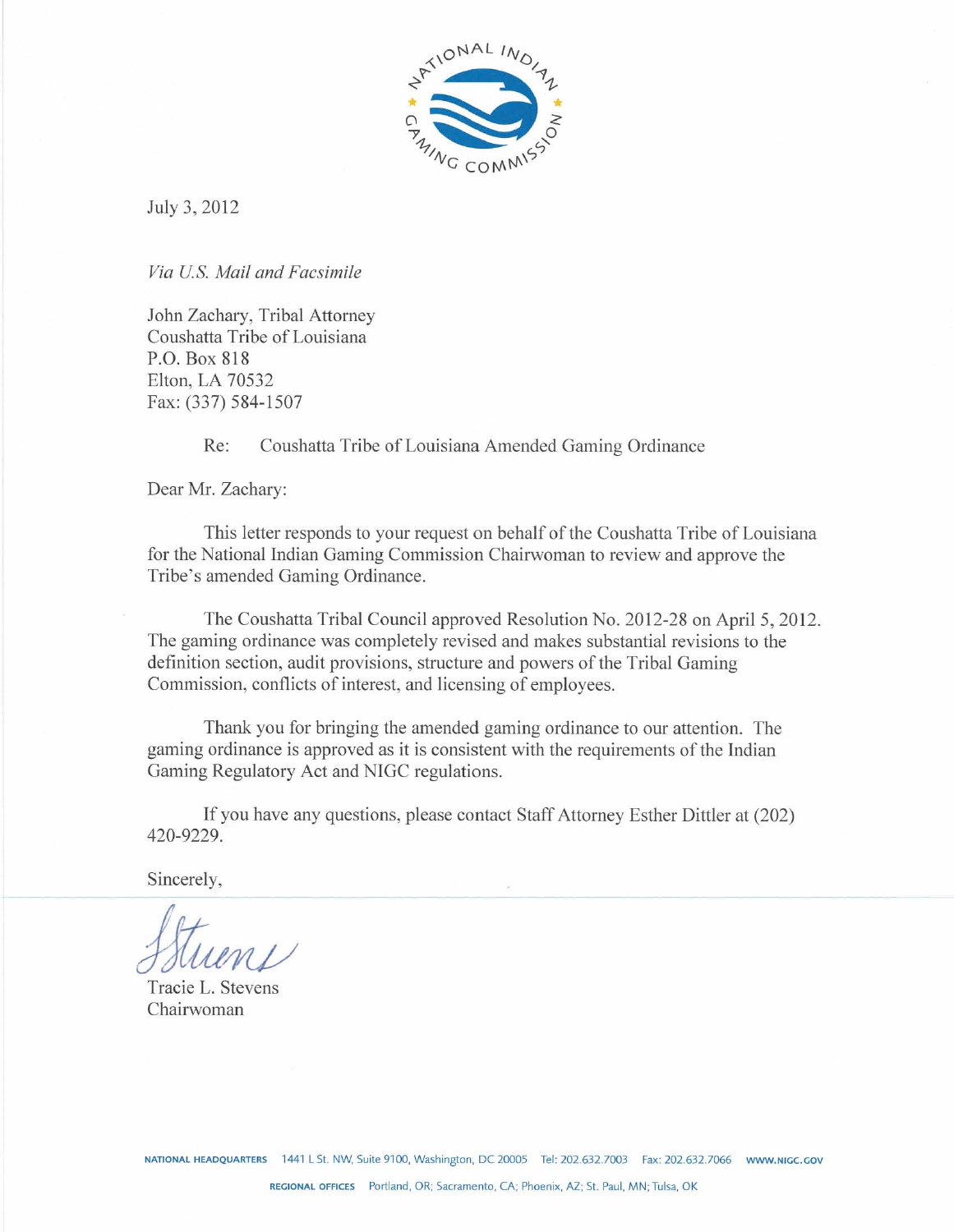## **COUSWTA TRIBE OF LOUISIANA** '6 **TRIBAL COUNCIL RESOLUTION NO. 2012-128**

**APR**<br>6 APR



WHEREAS, the Coushatta Tribe of Louisiana is a sovereign Indian Nation and recognized as such by the United States of America, and;

WHEREAS, the Coushatta Tribal Council is the duly elected governing body of the Coushatta Tribe of Louisiana, and;

WHEREAS, the Coushatta Tribe of Louisiana is sovereign entity whose existence antedates that of the United States of America **and** the State of Louisiana, and

WHEREAS, the Indian Gaming Regulatory Act, 25 U.S.C. \$2701 et seq. authorizes the Tribe to enact an Ordinance to regulate certain types of Class **LI** and Class III **gaming** activities as defined in that Act on land within the jurisdiction of the Tribe, and

WHEREAS, the terms of Tribal-State compact governing Class 111 gaming activities on lands within the jurisdiction of the Tribe have been established in accordance with the provisions of the Indian Gaming Regulatory Act, and

WHEREAS, the Coushatta Tribe of Louisiana desires to regulate the conduct of Class **11**  and Class 111 Gaming Activities on Coushatta Tribe of Louisiana Reservation by the enactment of Rules and Regulations as set forth in Gaming Ordinance 92-01, as amended.

NOW THEREFORE BE IT RESOLVED, by the Tribal Council that the attached Gaming Ordinance be hereby enacted, in obedience to the requirement of Section 11 of the Indian Gaming Regulatory Act and that any and all previous ordinances, resolutions, and regulations of the Coushatta Gaming Commission that are inconsistent with this Ordinance are hereby repealed, and

NOW THEREFORE BE IT FURTHER RESOLVED, that the attached Gaming Ordinance includes all tribal gaming regulations pursuant to the Indian Gaming Regulatory Act and 25 C.F.R. Part 522, and

BE IT FURTHER RESOLVED, that the dispute resolution procedures contained in the Tribal-State Compact apply to both Class I1 and Class **III gaming** activities, and

BE IT FURTHER RESOLVED, that Kevin Sickey, as the Chairman of the Coushatta Tribe of Louisiana, is hereby authorized and directed to execute and deliver such other documents and take such other actions as may be necessary and appropriate to carry out the foregoing resolution and to obtain any necessary approvals from the Department of Interior, foregoing resolution and to obtain any necessary approvals from the Department of Interior, National-Indian. Gaming **~o~ission....an~/OP.from** the .Bureau.of -Indian..Affairs.. -- -.-- . -. . .. .... . . . .-- .........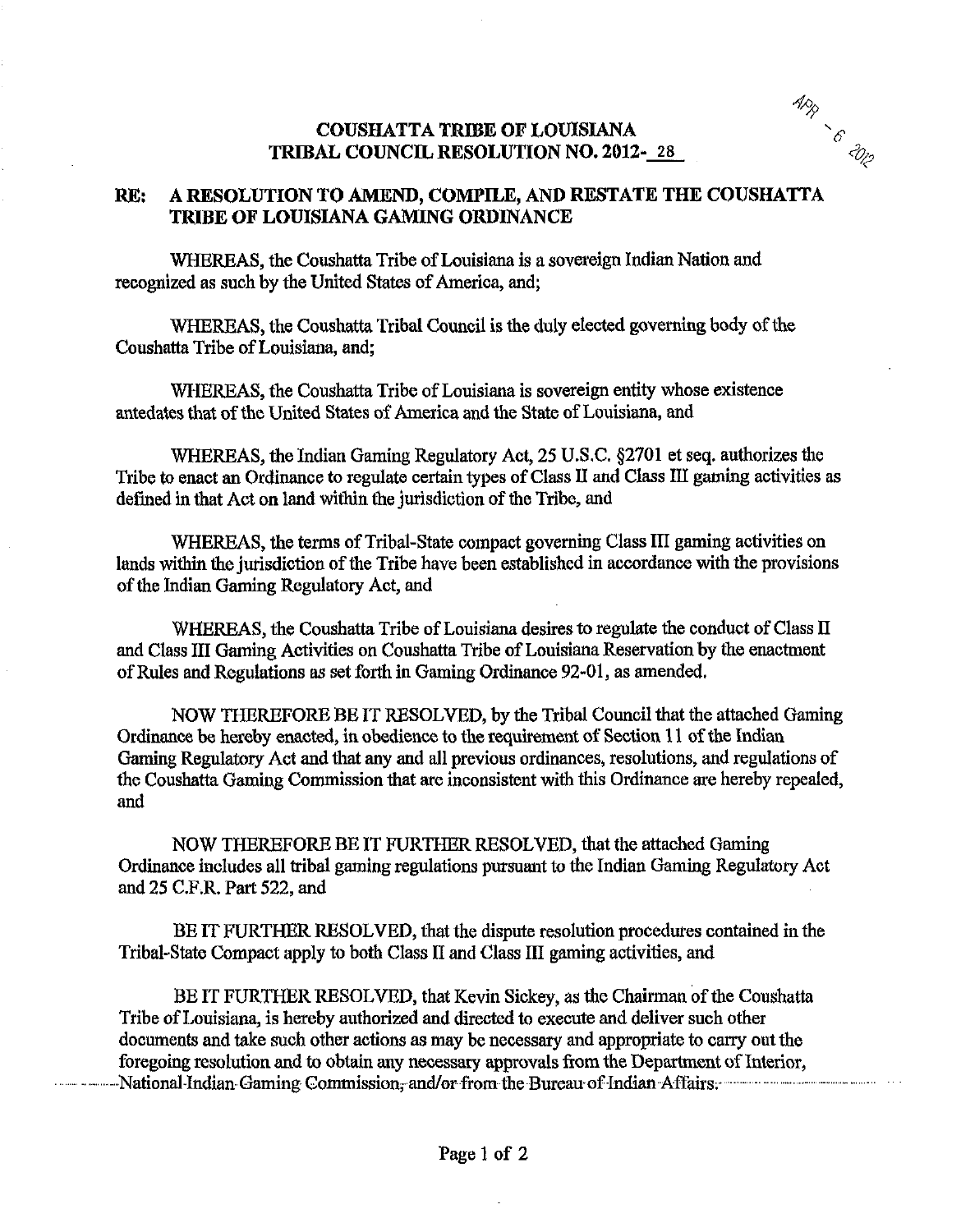BE IT FURTHER RESOLVED, that Resolution 2012-04 and Gaming Ordinance No. 2012-01, as well as any other resolution, ordinance, or policy that are inconsistent with this Resolution, be and hereby are terminated and/or rescinded.

## **CERTIFICATION**

This resolution was duly acted upon by the Coushatta Tribal Council at a meeting held on April 5, 2012, with a quorum present.

\* Kevin Sickey, Chairman Kenneth Wayne Wilson, II, Vice-Chairman

old Poncho. Secretary-Treasurer .let Michelle Litteral, Member

 $\mathbb{Z}$ dre

 $\ddot{\phantom{0}}$ David Sickey, Member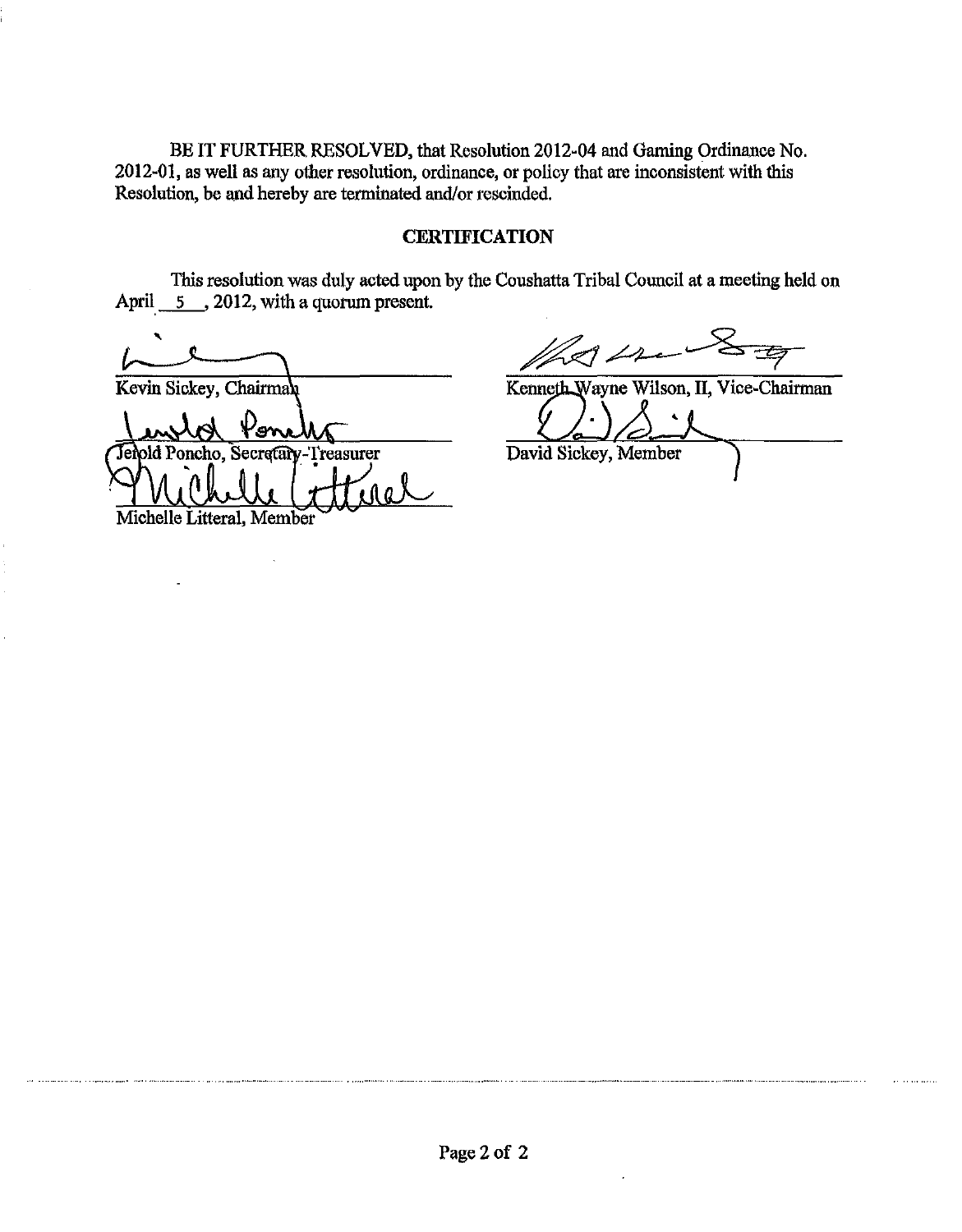# **REVISED AND RESTATED COUSHATTA TRIBE OF LOTBSLANA GAMING ORDINANCE NO.** 2012-02 **(Replacing Ordinance No.** 92-01, **as amended** by **No.** 2003-54)

- 1) **m.** This Ordinance shall be known as the Coushatta Tribe of Louisiana Gaming Ordinance or the "Gaming Ordinance." It is promulgated pursuant to governmental authority of the Coushatta Tribe of Louisiana.
- 2) Purpose. The Coushatta Tribe of Louisiana (the "Tribe"), is a federally recognized Indian Tribe with sovereign authority to enact ordinances and regulations and hereby amends its Gaming Ordinance setting forth the terms for Class **I1** and Class **I11** gaming operations on Tribal lands including lands acquired by the United States in trust for the benefit of the Tribe after October 18, 1988 (a) if the Secretary of Interior ("Secretary") has determined such lands to be contiguous to the Tribe's Reservation pursuant to the Indian Gaming Regulatory Act, Public Law 100-447, §20(a)(l), 25 U.S.C. §2719(a)(1) ("IGRA"), or (b) if the Secretary has made the determination required by  $\S20$  (b)(1)(A) of the IGRA, 25 U.S.C. §2719(b)(1)(A), and the Governor of Louisiana has concurred in such determination.
- 3) Definitions.
	- a) **Class** I **gaming** means social games solely for prizes of minimal value or traditional forms of Indian gaming engaged in by individuals as part of, or in connection with, tribal ceremonies or celebrations.
	- b) **Class 11 gaming** means:
		- i) The game of chance commonly known as bingo (whether or not electronic, computer, or other technologic aids are used in connection therewith,
			- (1) which is played for prizes, including monetary prizes, with cards bearing numbers or other designations,
			- (2) in which the holder of the card covers such numbers or designations when objects, similarly numbered or designated, are drawn or electronically determined, and
			- **(3)** in which the game is won by the first person covering a previously designated arrangement of numbers or designations on such cards, including (if played in the same location) pull-tabs, lotto, punch boards, tip jars, instant bingo, and other games similar to bingo, and
		- ii) Card games that:
			- $(1)$ are explicitly authorized by the laws of the State of Louisiana, or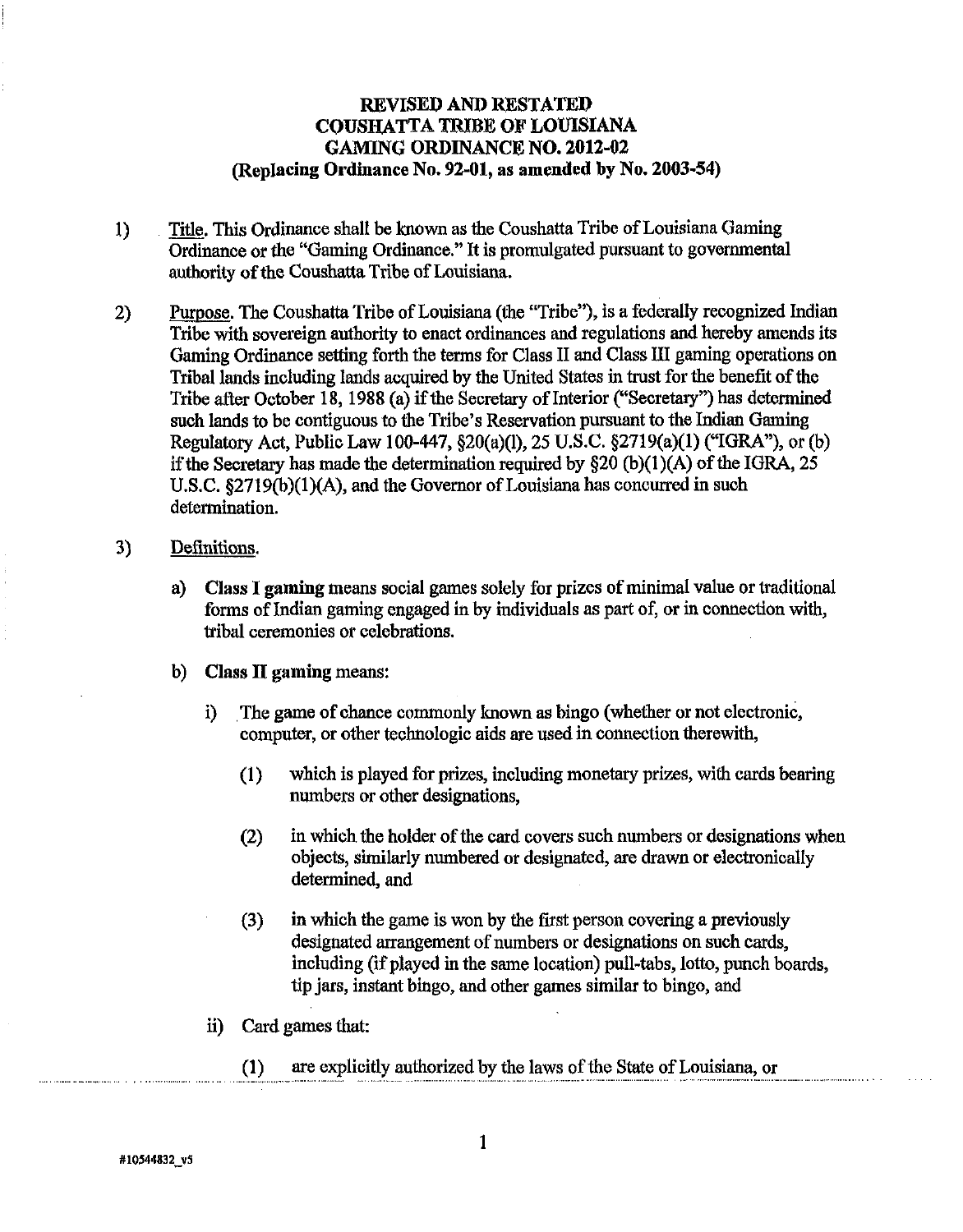- (2) are not explicitly prohibited by the laws of the Sate of Louisiana and are played at any location in the State, but only if such card games are played in conformity with those laws and regulations (if any) of the State regarding hours or periods of operation of such card games or limitations on wagers or pot sizes in such card games.
- iii) The term "class **I1** gaming" does not include:
	- **(1)** any banking card games, including baccarat, chemin de fer, or blackjack  $(21)$ , or
	- (2) electronic or electromechanical facsimiles of any game of chance or slot machines of any kid.
- c) Class **111** gaming means all forms of gaming that are not class I gaming or class **<sup>11</sup>** gaming and that are permitted under the Tribal-State Compact.
- d) Commission means the Tribal Gaming Commission established to perform regulatory oversight and to monitor compliance with Tribal, Federal and applicable State regulations.
- e) Commissioner means a Tribal Gaming Commissioner.
- **f)** Compact means the Tribal-State Compact between the Coushatta Tribe of Louisiana and the State of Louisiana concerning class **III** gaming approved by the Secretary of the Interior and published in the Federal Register pursuant to 25 U.S.C. **4** 2710(d).
- g) Gaming facility means any place or location in which class **11'** or class **I11** gaming activities occur, or in which the business records, receipts, or other funds of the gaming operation are maintained (but excluding offsite facilities primarily dedicated to the storage of those records, and fiancial institutions). Gaming facility does not include rooms and areas in which no class II or class III gaming activities occur and no records of the gaming operation are maintained, even if such areas are adjacent to a place or location in which class II or III gaming activities occur.
- h) Gaming operation means the economic entity ,that is authorized by the Tribe to operate class **1'** and class **111** gaming, receive gaming revenues, issue prizes, and pay

<sup>&</sup>lt;sup>1</sup> Clarification: The Compact authorizes and provides for the regulation of class III gaming; it does not bear on class **Il** gaming. Accordingly, as used in the Compact, the term "gaming facility" means any place or location in which class **III** gaming activities occur, or in which the business records, receipts, or other funds ofthe class **111** gaming operation are maintained (but excluding of'fsite facilities primarily dedicated to the storage of those records, and financial institutions), and does not include rooms and areas in which no class **111** gaming activities oocur and no records of the gaming operation are maintained, even if such areas are adjacent to a place or location in which class III gaming activities occur.

<sup>&</sup>lt;sup>2</sup> Clarification: The Compact authorizes and provides for the regulation of class **III** gaming; it does not deal with  $\frac{1}{2}$ class II gaming. Accordingly, as used in the Compact, the term "gaming operation" refers to the economic entity that is authorized by the Tribe to operate class III gaming, receive class III gaming revenues, issue class III prizes, and pay expenses related to class III gaming. If the economic entity authorized by the Tribe to operate class III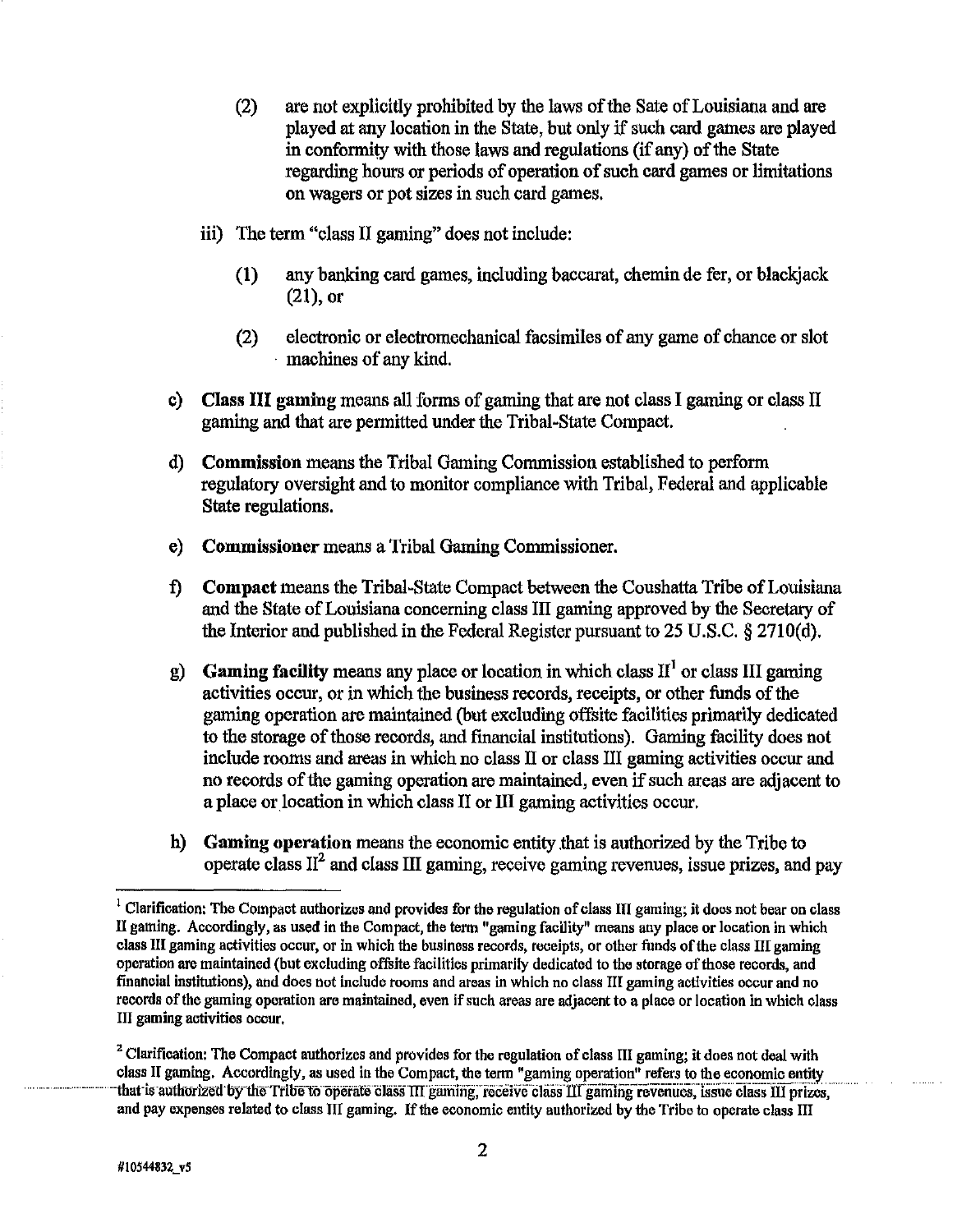expenses related to gaming. If the economic entity authorized by the Tribe to operate class **I1** and I11 gaming also operates additional, non-gaming enterprises, the term "gaming operation" refers only to those employees and records of the economic entity that are authorized by the Tribe to operate class **II** and class I11 gaming, receive gaming revenues, issue prizes, and pay expenses related to gaming.

- i) Indian lands means:
	- i) all lands within the limits of the Tribe's reservation;
	- ii) any lands title to which is either held in trust by the United States for the benefit of the Tribe or individual or held by the Tribe or individual subject to restriction by the United States against alienation and over which the Tribe exercises governmental power; and
	- **iii)** for all lands acquired into trust for the Tribe's benefit after October 17, 1988, the lands meet the requirements set forth in 25 U.S.C. *5* 2719.
- **j) Key** Employee means
	- i) A person who performs one or more of the following functions:
		- $(1)$ Bingo caller
		- Counting room supervisor  $(2)$
		- $(3)$ Chief of security
		- Custodian of gaming supplies or cash  $(4)$
		- Floor manager  $(5)$
		- Pit boss;  $(6)$
		- Dealer;  $(7)$
		- $(8)$ Croupier;
		- $(9)$ Approver of credit; or
		- $(10)$ Custodian of gambling devices including persons with access to cash and accounting records within such devices.
- ii) If not otherwise included, any other person whose total cash compensation is in excess of \$50,000 per year; or
- **ii)** If not otherwise included, the four most highly compensated persons in the gaming operation.

**gaming also operates additional, non-gaming and/or class** I1 **enterprises, the term "gaming operation" as used in the Compact refers only to those employees and records ofthe economio entity that are authorized by the Tribe to**  operate class III gaming, receive class III gaming revenues, issue class III prizes, and pay expenses related to class<br>III gaming.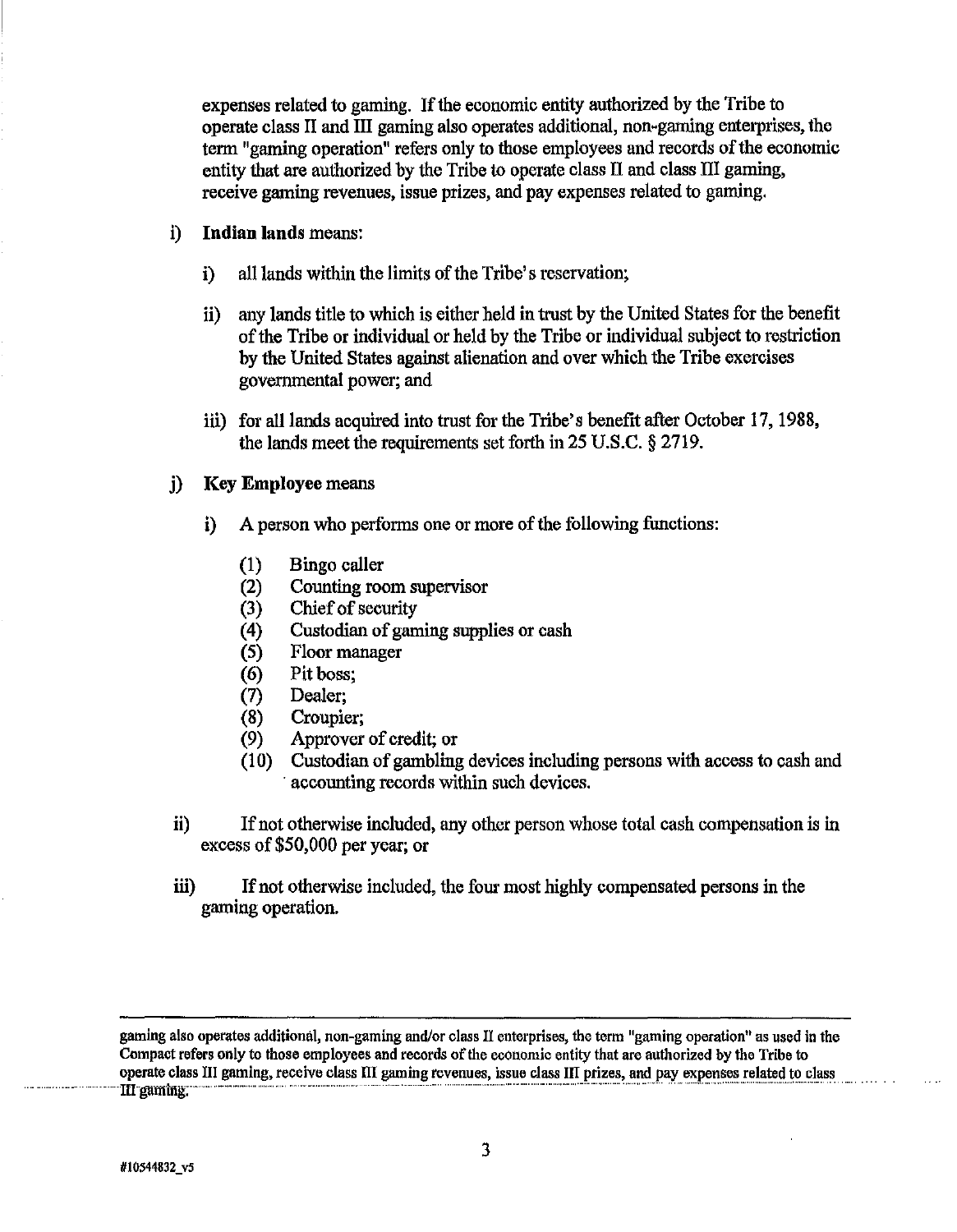- $k)$  **Net Revenues**<sup>3</sup> means gross gaming revenues of the gaming operation less
	- i) Amounts paid out as, or paid for, prizes, and
	- ii) Total gaming-related operating expenses, excluding management fees.

# 1) Primary Management Official means

- i) The person(s) having management responsibility for a management contract;
- ii) Any person who has authority:
	- **(1)** To hire and **fire** employees; or
	- (2) To set up working policies for the gaming operation; or
	- **(3)** The chief financial officer or other person who has financial management responsibility.
- m) Tribe means the Coushatta Tribe of Louisiana.
- 4) Gaming Authorized. Class II and class III gaming are hereby authorized.
- **5)** Ownership of Gaming. The Tribe shall have the sole propriety interest in and responsibility for the conduct of any gaming operation authorized by this Gaming Ordinance.
- 6) Use of Gaming Revenue.
	- a) The Tribe shall have access to all financial information relevant to gaming and/or the Tribal-State Compact, and the Tribe shall conduct annual reviews of all revenues and expenses.
	- b) Net revenues from Class **I1** and Class **IIl** gaming shall be used only for the following purposes: to fund tribal government operations and programs; provide for the general welfare of the Tribe and its members; promote tribal economic development; donate to charitable organizations; or help fund operations of local government agencies.
- 7) Per Capita Payments
	- a) "Per capita payment" means the distribution of money or other thing of value to all members of the Tribe, or to identified groups of members, which is paid directly from the net revenues of any tribal gaming activity.
	- b) If the Tribe elects to make per capita payments to tribal members from revenues derived from its gaming operations, it shall ensure that the requirements of 25 CFR

<sup>&</sup>lt;sup>3</sup> Clarification: The term "net revenues" has a different meaning for purposes of the Compact than it does for **purposes of this Ordinance. For purposes of the Compact, "net revenues" are calculated as defined therein.**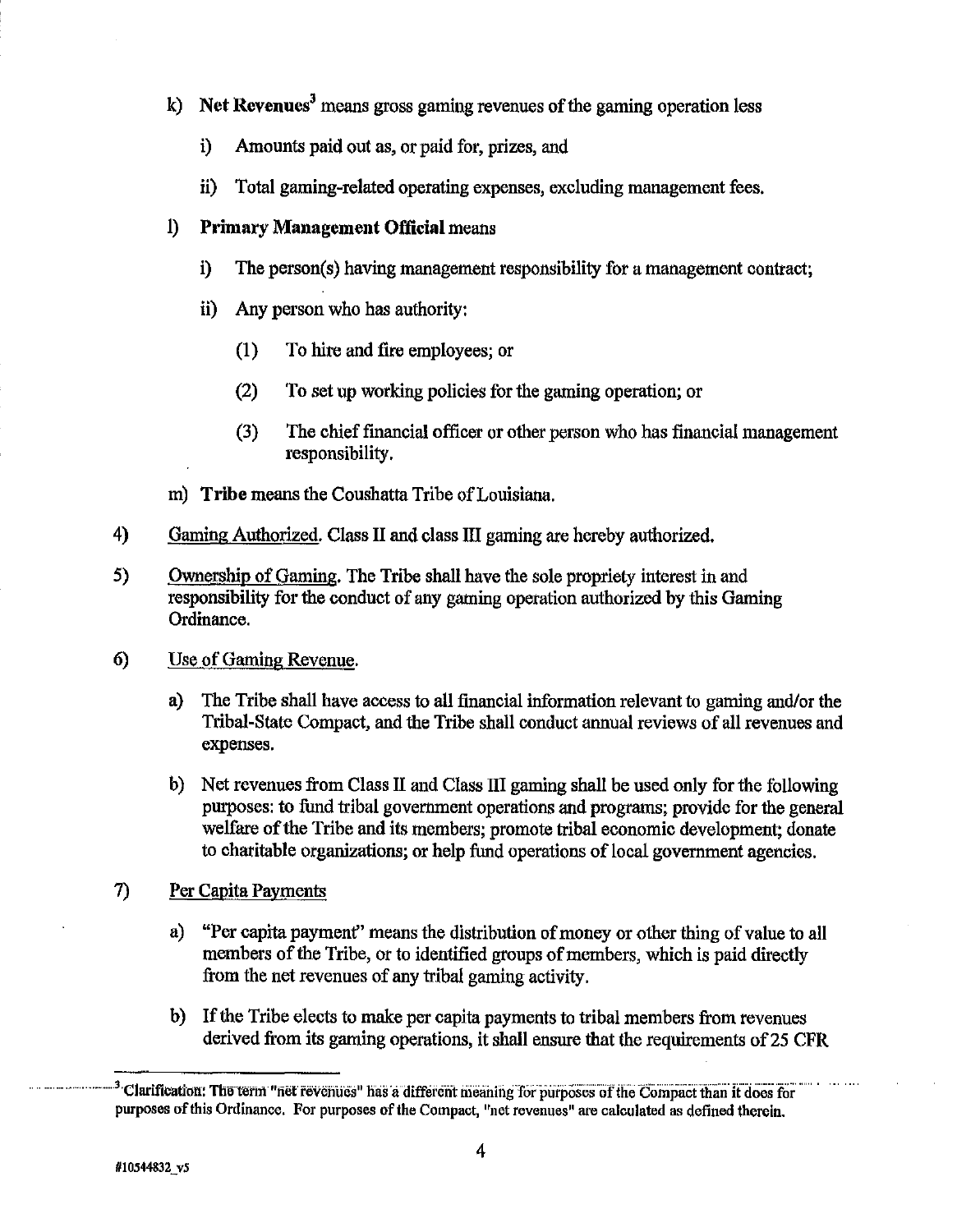Part 290 are met and that such payments are authorized and issued only in accordance with the Tribe's approved Revenue Allocation Plan.

- 8) Audit.
	- a) The Tribe shall cause to be conducted annually an independent outside audit of gaming operations and shall submit the resulting audit reports to the National Indian Gaming Commission.
	- b) All gaming-related contracts that result in the purchase of supplies, services, or concessions in excess of \$25,000.00 annually, except contracts for professional legal and accounting services, shall be specifically included within the scope of the audit.
- 9) Protection of the Environment. Public Health and Safety.
	- a) Class **I1** and Class **111** gaming facilities shall be constructed, maintained and operated in a manner that adequately protects the environment and the public health and safety, and in compliance with all Coushatta and applicable Louisiana laws.
	- b) The Tribal Council shall adopt standards that assure adequate protection of the environment and the public health and safety. Such standards shall address at least the following: (1) emergency preparedness; (2) food and water; (3) construction and maintenance; (4) hazardous and other materials; and (5) sanitation. The Tribal Gaming Commission shall monitor the enforcement of such standards.
- 10) Gaming Commission.
	- a) Members and Terms. There is hereby created the Coushatta Tribe Of Louisiana Gaming Commission (hereinafter the "Commission"). The Tribal Chairman, with the approval of the Tribal Council, shall appoint three (3) citizens of Louisiana to serve as members of the Commission, and those members may or may not be members of the Coushatla Tribe of Louisiana and one of which will be appointed to serve as the Chairperson of the Commission. The members shall serve staggered four (4) year terns, with the Chairperson and one member appointed, **and** the other member's term staggered so that the reappointment will be two (2) years later. No member shall serve more than two full terms, whether consecutive or non-consecutive terms.
	- b) Removal. Commissioners may be removed, upon proof of wrong-doing, by majority vote of the Tribal Council. Any Commissioner whose removal is sought by the Tribal Council shall be notified in writing at least three (3) days before any vote shall be taken regarding that Commissioner's removal. A Commissioner so notified may request an informal hearing before the Council prior to a vote on this or her removal from the Commission. The Council's decision to remove a Commissioner is final and may not be appealed.
	- c) Purpose and Power of Gaming Commission. The purpose of the Tribal Gaming Commission is regulatory, not managerial, and the Commission's powers are limited—**--------**to the powers described in this Ordinance. The Commission will regulate Tribal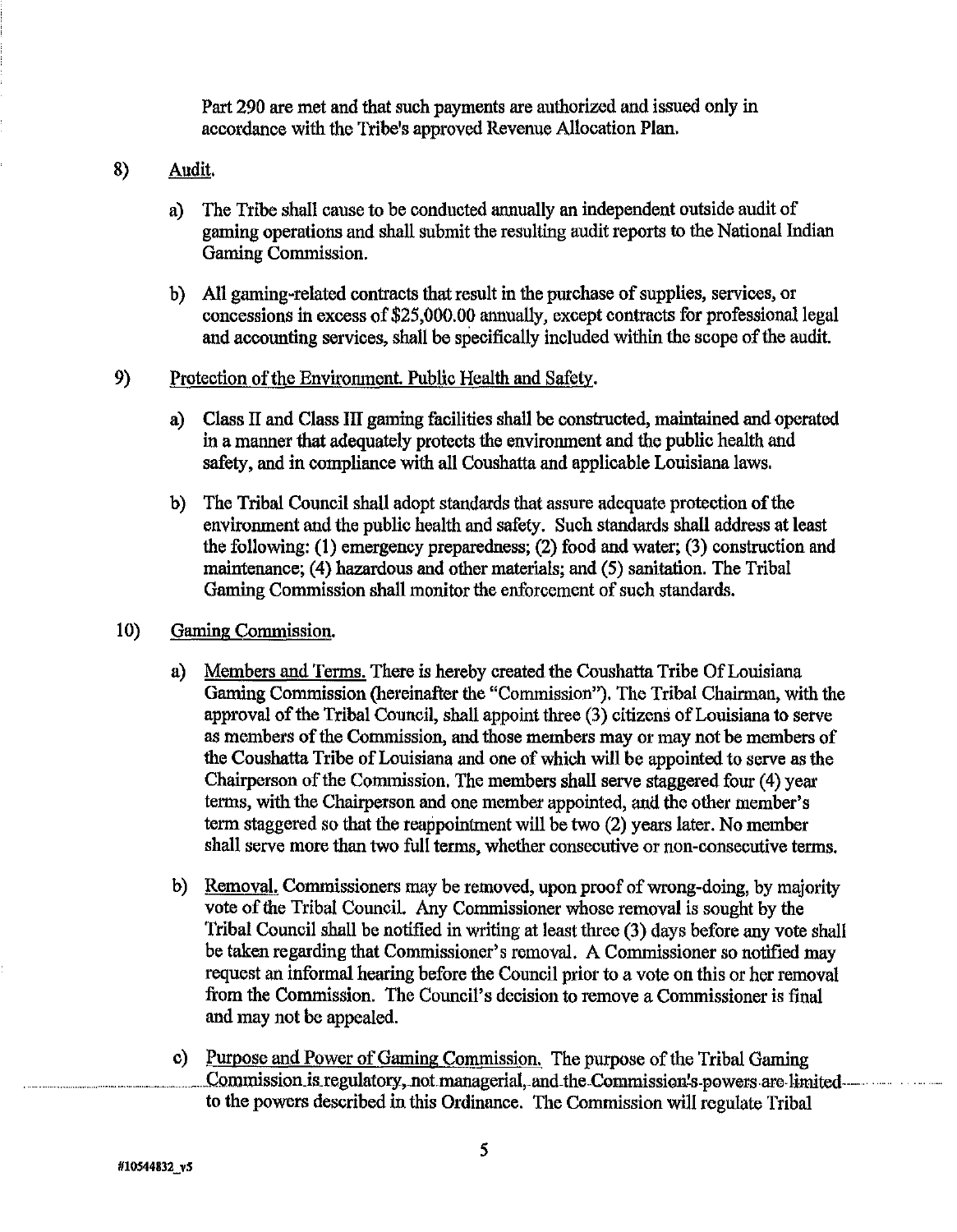gaming facilities and the Tribal gaming operation to ensure their compliance with Federal, Tribal, and any applicable State law.

- d) Finances of Gaming Commission. No monies may be expended by the Commission until a hudgct has been submitted for review and approval by the Tribal Council. The Gaming Commission shall provide a monthly report to the Tribal Council to include the following:
	- i) Actual to Budget financial report of the Gaming Commission operation representing the previous month and year to date financial performance of the Commission;
	- ii) Prior month operational activities of the Commission.
	- iii) The Commission shall maintain accurate and complete records of the financial affairs of the Commission, and the Chairman of the Commission shall cause an annual audit of the Commission's financial affairs to be conducted by a Certified Public Accountant in accordance with generally accepted accounting principles, consistently applied, and shall furnish an **annual** budget, an annual balance sheet, and complete financial report of the Commission to the Tribal Council, **through** the Tribal Chairman, within three months of close of the Tribe's fiscal year.

# 11) Gaming Commission Rule-Making Authority.

The Commission may promulgate rules as required to execute its obligations under this Ordinance. Any such final rules must be approved by the Tribal Council before they become final and are implemented, and must be submitted to the National Indian Gaming Commission.

12) Gaming Commission Meetings.

The Commission may hold regular and special meetings at such times and places as it may deem convenient, but at least one regular meeting shall be held quarterly. A majority of the appointed members constitute a quorum of the Commission, and a special meeting may be called by any two members.

All formal meetings of the Commission shall be memorialized by maintaining "minutes" of the meeting. Minutes of the previous meeting shall be reviewed and adopted at the subsequent meeting.

The Commission may hold executive or closed meetings for any of the following purposes:

a) Considering applications for licensing when discussing the background investigations or personal information;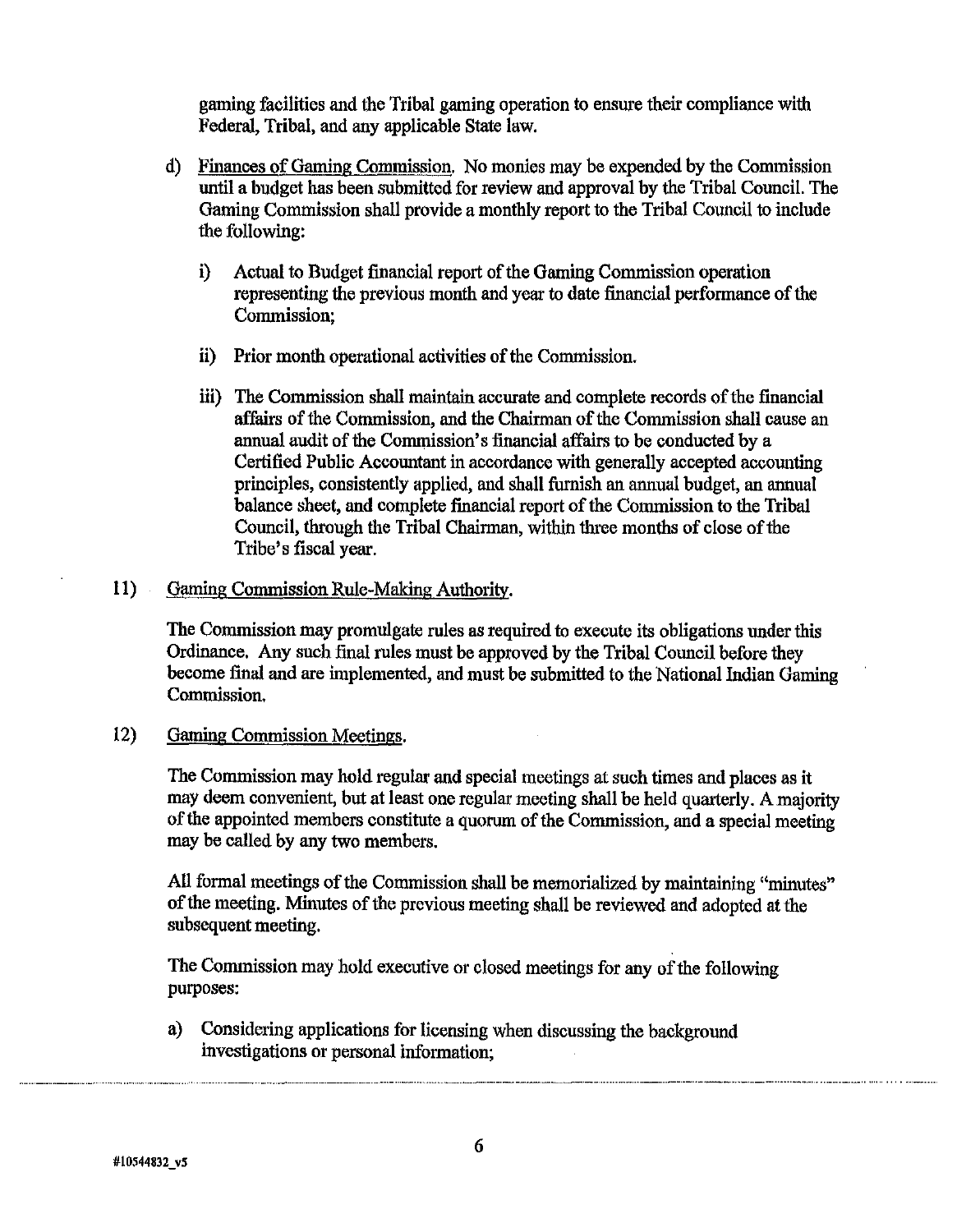- b) Meeting with gaming officials of other jurisdictions, the Attorney General and law enforcement officials relating to possible criminal violations;
- c) Consulting with employees or agents of the Commission concerning possible criminal violations; Deliberations after hearing evidence on a contested matter necessary **to** reach **a** decision; and
- d) Discussing an applicant for a license if public discussion may be harmful to the competitive position of the licensee or applicant for a license.
- **13)** Commission Powers. The Commission's powers are limited to the powers explicitly granted in this Ordinance. In addition to any other power granted in this Ordinance, the Commission has the power to:
	- a) Conduct or cause to be conducted background investigations on, at a minimum, primary management officials and key employees;
	- b) Report results of background investigations of primary management officials and key employees to the NIGC;
	- c) Ensure that fingerprints are obtained and processed as required under this Ordinance;
	- d) Make licensing suitability determinations;
	- e) Issue licenses to those employees and vendors required by this Ordinance, federal law or the Tribal-State Compact to be licensed by the Tribe;
	- **f)** Issue facility gaming licenses to Tribal gaming facilities;
	- **g)** Inspect and examine all premises where gaming is conducted or gaming devices or equipment are sold or distributed to assure compliance with this Ordinance and the Tribal-State Compaot;
	- h) Inspect, examine and monitor all gaming activities;
	- i) Inspect, examine, and photocopy all papers, books, and records of applicants and licensees and require verification of income, if required,
	- **j)** Suspend or revoke, for cause, any gaming license for violation of the Tribal-State Compact or this Ordinance;
	- k) Investigate suspected violations of the Compact or Ordinance or other applicable law by all licensees;
	- 1) Investigate any suspicion of wrongdoing associated with any gaming activities;
- m) License gaming equipment vendors and non-gaming vendors as required by the<br> **Tribal-State Compact to be licensed**;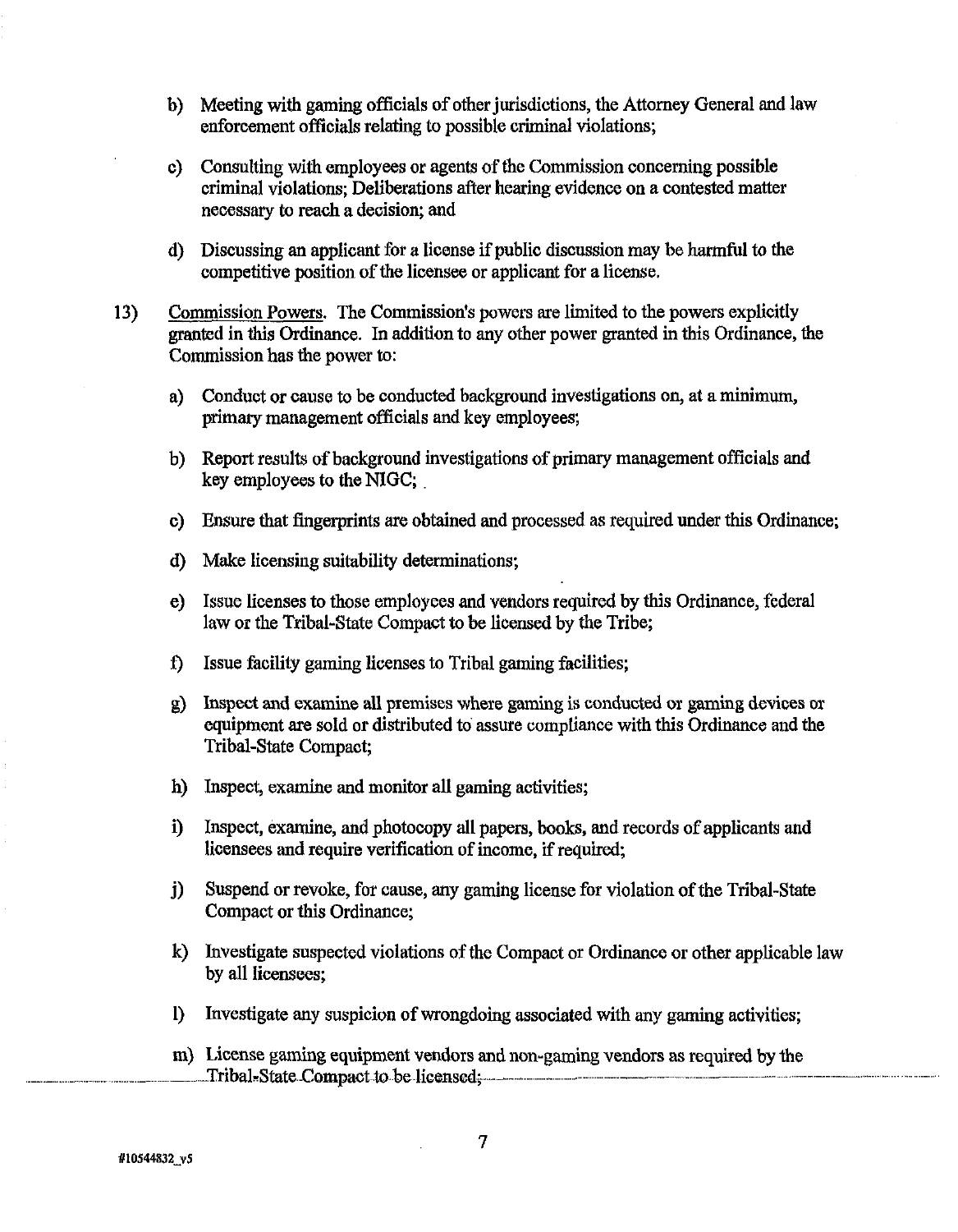- n) Handle patron disputes that are related to gaming, under rules promulgated by the Commission, as provided in the Tribal-State Compact;
- o) Enforce preferential treatment in hiring and in contracts, relative to gaming, to members of Louisiana federally-recognized Indian Tribes, then to persons domiciled in the State of Louisiana as provided in the Tribal-State Compact;
- p) Employ duly qualified inspectors who shall report to the Commission regarding any failure by the Tribal gaming facilities or operation to comply with any provisions of the Tribal-State Compact, or with any applicable laws, ordinances or regulations, and to convey any gaming patron complaints to the Commission, as provided in the Tribal-State Compact and this Ordinance;
- q) Comply with any and all reporting requirements under the Indian Gaming Regulatory Act, the Tribal-State Compact, and any other applicable law;
- r) Direct the terms and conditions of compliance to the Tribal gaming facilities and operations as authorized by the Tribal-State Compact; and
- s) Provide for and perform the functions established in Section  $8(A)$  of the Compact in connection with class III gaming activities, namely:
	- i) Ensure the physical safety of patrons in the class 111 gaming facilities and class III gaming operation;
	- **ii)** Ensure the physical safety of personnel employed by the class 111 gaming facilities and class III gaming operation;
	- iii) Ensure the physical safeguarding of assets transported to and from the class I11 gaming facilities and cashier's cage department;
	- iv) Protect the class **XI1** gaming facilities and class 111 gaming operation from illegal activity;
	- v) Identify all people and entities that may be involved in illegal activity for the purpose of notifying the State of Louisiana;
	- vi) Rewrd all unusual occurrences within the class I11 gaming facilities and class **IU.**  gaming operation, subject to the provisions of the Compact.

## 14) Appeal of Commission Actions.

Written notice of Commission action shall be mailed on the same day the decision is issued by the Commissioners. Any final action of the Commission is subject to appeal to the Coushatta Tribal Court. Notice of Appeal shall be filed in writing with the Commission and with the Clerk of Court, within ten (10) days from written notice of any action of the Commission. Failure to timely file an appeal shall make the action final.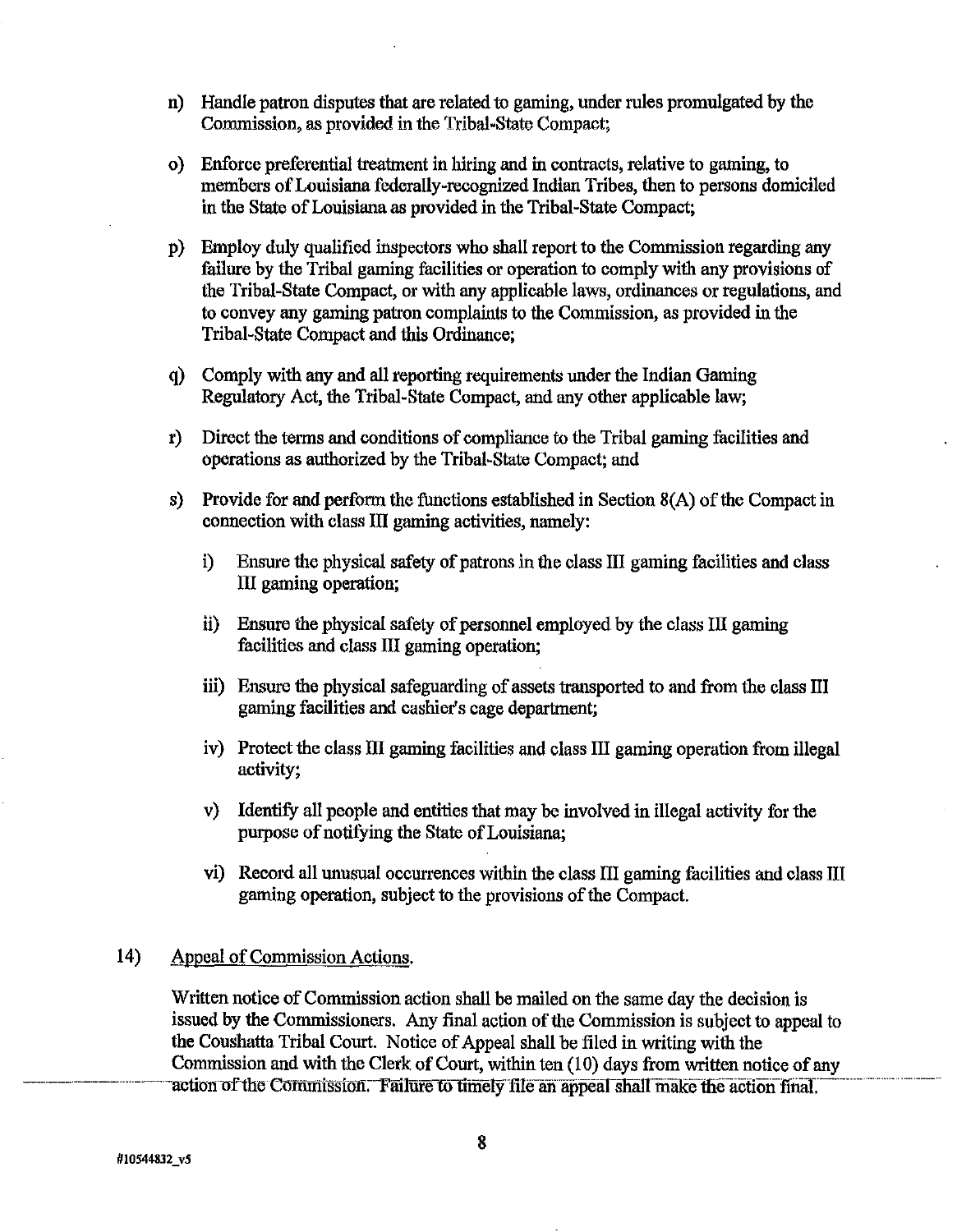### **15)** Approval of Licenses.

The Commission may approve or disapprove any application for license, depending upon whether it objectively deems the applicant a suitable person to hold the license and whether it considers the proposed location suitable, subject to the provisions of Sections 19 and 20. Among other things, failure of the applicant to provide information necessary to allow consideration into his background, is grounds for denial of the license.

### 16) Confiict of Interest.

The Tribe recognizes that the duties of the Tribal Gaming Commission include making important decisions on highly sensitive issues. As such, the Tribe has determined that the Gaming Commission shall be held to extremely high ethical standards. Prior to taking their positions on the Commission, Commissioners shall agree to be bound by the following principles:

- a) Commissioners shall not hold financial interests that conflict with the conscientious performance of their duties as managers and regulators. Per Capita distributions **are**  not considered financial interests that would conflict with the conscientious performance of duty by a manager or regulator.
- b) Commissioners shall not engage in financial transactions using nonpublic information or allow the improper use of such information by others on their behalf to further any private interest.
- c) Commissioners shall not solicit or accept any **gift** or other item of monetary value, including "complimentazy items" or services, from any person or entity seeking official action or inaction from, doing business with, or conducting activities regulated by the Commissioner's organization, or whose interests may be substantially affected by the performance or nonperformance of the Commissioners' duties.

Complimentary items do not include: food and beverages valued at under five dollars, or, at a public event held at the gaming facility, the free food and beverages offered to the general public

- d) Commissioners shall make no unauthorized commitments or promises of any kind purporting to bind the Tribe.
- e) Commissioners shall not use their positions for private gain.
- **f)** Commissioners shall act impartially, in accordance with all relevant Tribal, Federal, and State laws (where applicable), and shall not give preferential treatment to any private organization or individual, including any persons related to Commissioners.
- g) Commissioners shall not engage in outside employment or activities, including seeking or negotiating for future employment, which conflict with their official duties and responsibilities.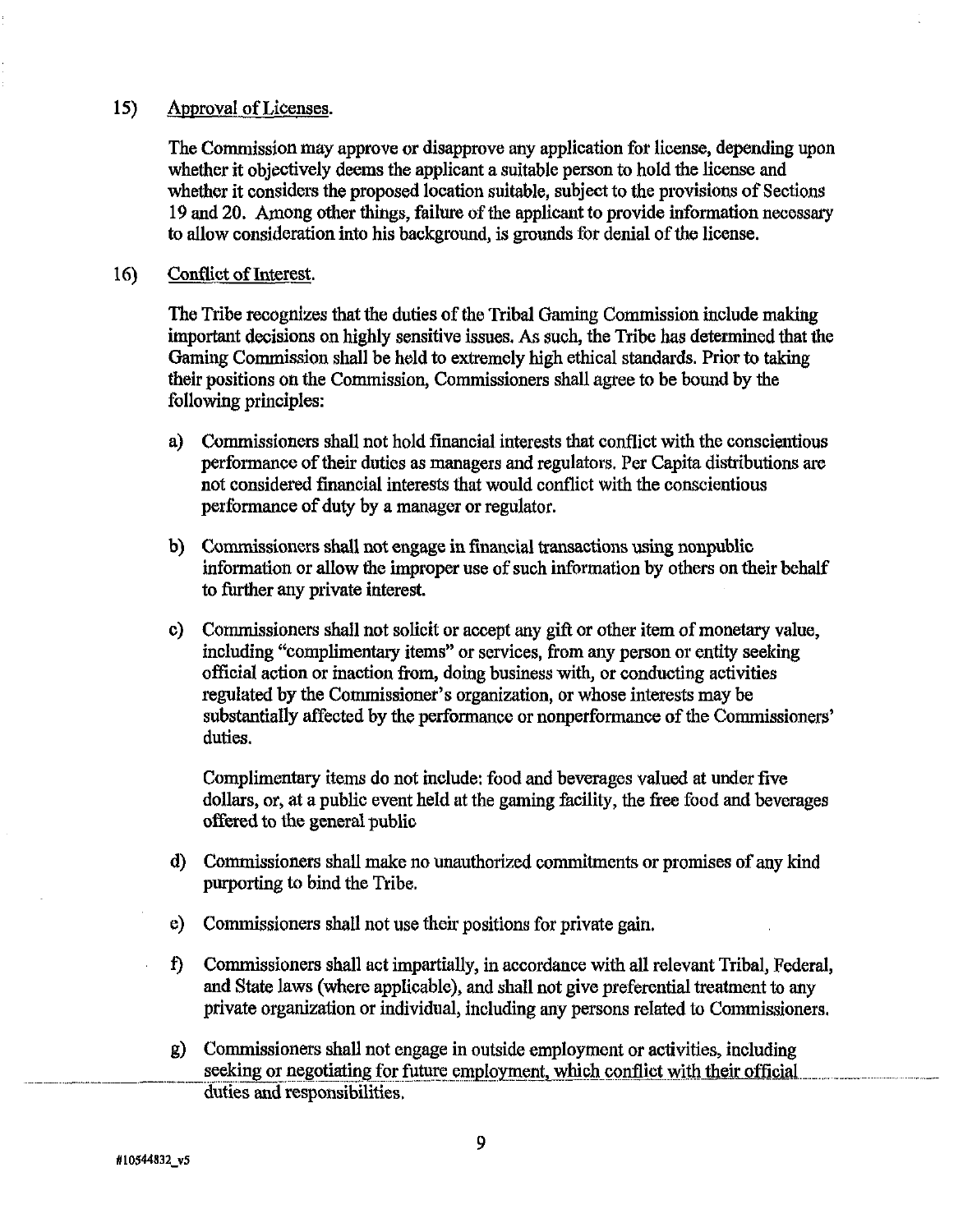- h) Commissioners shall disclose waste, fraud, abuse, and corruption to appropriate authorities.
- i) Commissioners shall endeavor to avoid any actions creating the appearance that they are violating the law or the ethical standards listed herein.
- **j)** Commissioners shall disclose any real or apparent financial or personal conflicts. If there is a real conflict or the appearance of one, the Commissioner shall not take part in any decision related to the conflict.
- 17) Application **Fee.**

The Commission may establish an application fee which shall include the cost of investigation. The fee may vary with the type of license for which application is made and is non-refundable. The application form will be promulgated by the Commission and shall include a waiver of any right of confidentiality and shall allow access to law enforcement records of any state. The waiver of confidentiality shall extend to any financial or personnel record wherever maintained.

**18)** Reimbursement to Commission for Investigation

Any applicant for a license under this Ordinance shall reimburse the Commission for any costs of investigation over and above the initial licensure fee charged at the time of application to determine if he is a suitable licensee under this Ordinance. By signing and filing an application for a license, the applicant authorizes the Commission to obtain information from other states regarding prior license applications, or conduct of the applicant of any of its shareholders, partners, agents, or employees in those states. The State and the National Indian Gaming Commission shall be notified of the results of all such investigations.

## **19)** Licenses for Kev Emplovees and Primary Management Officials

- a) The Commission shall ensure that the policies and procedures set out in this section are implemented with respect to key employees and primary management officials employed at any Class **I1** or Class I11 gaming facility operated on Indian Lands. Only key employees and management officials are required to be licensed as described in this section. Persons or entities that are not key employees or primary management officials, but which are required under the Compact to be licensed by the Commission, shall be licensed pursuant to Section 20 of this Ordinance.
- b) The Commission will issue licenses and perform background investigations of key employees and primary management officials according to requirements that are at least as stringent as 25 CFR Parts 556 and 558.
- c) License Application Forms.
	- i) The following notice shall be placed on the application form for a key employee or primary management official: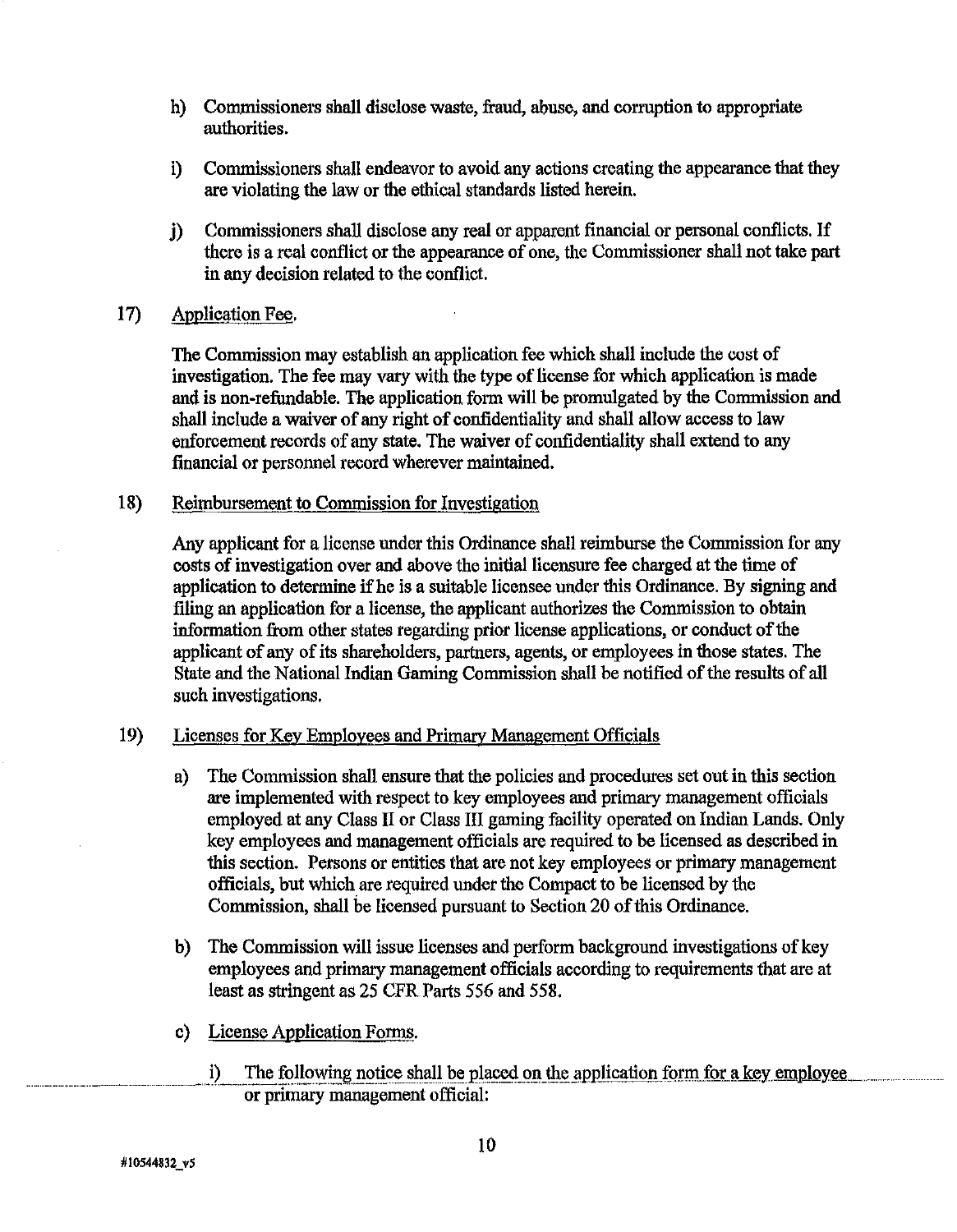"In compliance with the Privacy Act of 1974, the following information is provided: Solicitation of the information on this form is authorized by 25 U.S.C. 2701 et seq. The purpose of the requested information is to determine the eligibility of individuals to be granted a gaming license. The information will be used by the Tribal gaming regulatory authorities and by the National Indian Gaming Commission members and staff who have need for the information in the verformance of their official duties. The information mav be disclosed io appropriate Federal, Tribal, State, local, or foreign law enforcement and regulatory agencies when relevant to civil, criminal or regulatory investigations or prosecutions or when pursuant to a requirement by a tribe or the National Indian Gaming Commission in connection with the issuance, denial, or revocation of a gaming license, or investigations of activities while associated with a tribe or a gaming operation. Failure to consent to the disclosures indicated in this notice will result in a tribe's being unable to license you for a primary management official or key employee position.

The disclosure of your Social Security Number (SSN) is voluntary. However, failure to supply a SSN may result in errors in processing your application."

ii) The following additional notice shall be placed on the application form for a key employee or primary management official:

> "A false statement on any part of your license application may be grounds for denying a license or the suspension or revocation of a license. Also, you may be punished by fine or imprisonment. (U.S. Code, Title 18, Section 1001)."

- iii) The Commission shall notify in writing existing key employees and primary management officials that they shall either:
	- **(1)** Complete a new application form that contains both the Privacy Act and False Statement notices; or
	- (2) Sign a statement that contains the Privacy Act and False Statement notices and consent to the routine uses described in the Privacy Act notice.
- d) Finperprints. Each applicant for a key employee or primary management official position shall be required to have fingerprints taken as part of the license application procedure. Fingerprints shall be taken by the Louisiana State Police Department. The Commission will then forward the fingerprints to the NIGC for processing through the FBI and NCIC to determine the applicant's criminal history, if any.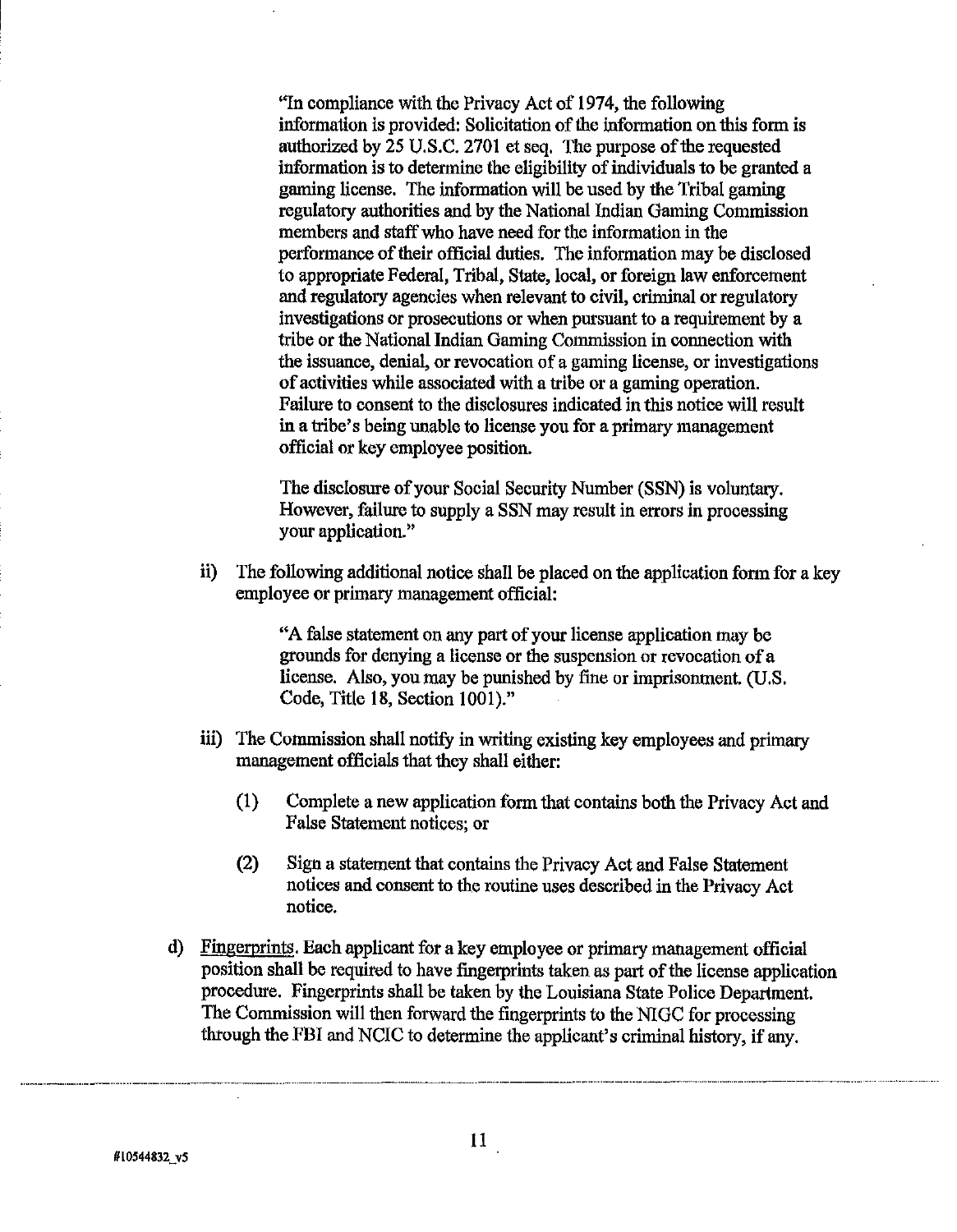### e) Background Investigations.

- i) The Commission shall request from each key employee or primary management official all of the following information:
	- **(1).** Full name, other names used (oral or written), social security number(s), birth date, place of birth, citizenship, gender, all languages (spoken or written);
	- *(2)* Currently and for the previous 5 years; business and employment positions held, ownership interests in those businesses, business and residence addresses, and drivers license numbers;
	- **(3)** The names and current addresses of at least three personal references, including one personal reference who was acquainted with the applicant during each period of residence listed under paragraph (e)(i)(2) of this section;
	- **(4)** Current business and residence telephone numbers;
	- (5) A description of any existing and previous business relationships with Indian tribes, including ownership interests in those businesses;
	- *(6)* A description of any existing or previous business relationships with the gaming industry generally, including ownership interests in those businesses;
	- **(7)** The name and address of any licensing or regulatory agency with which the person has flied an application for a license or permit related to gaming, whether or not such license or permit was granted;
	- **(8)** For each felony for which there is an ongoing prosecution or a conviction, the charge, the name and address of the court involved, and the date and disposition if any;
	- (9) For each misdemeanor conviction or ongoing misdemeanor prosecution (excluding minor traffic violations) within 10 years of the date of the application, the **name** and address of the court involved and the date and disposition;
	- $(10)$  For each criminal charge (excluding minor traffic charges), whether or not there is a conviction, if such criminal charge is within 10 years of date of the application and is not otherwise listed pursuant to paragraph  $(e)(i)(8)$  or  $(e)(i)(9)$  of this section, the criminal charge, the name and address of the court involved and the date and disposition.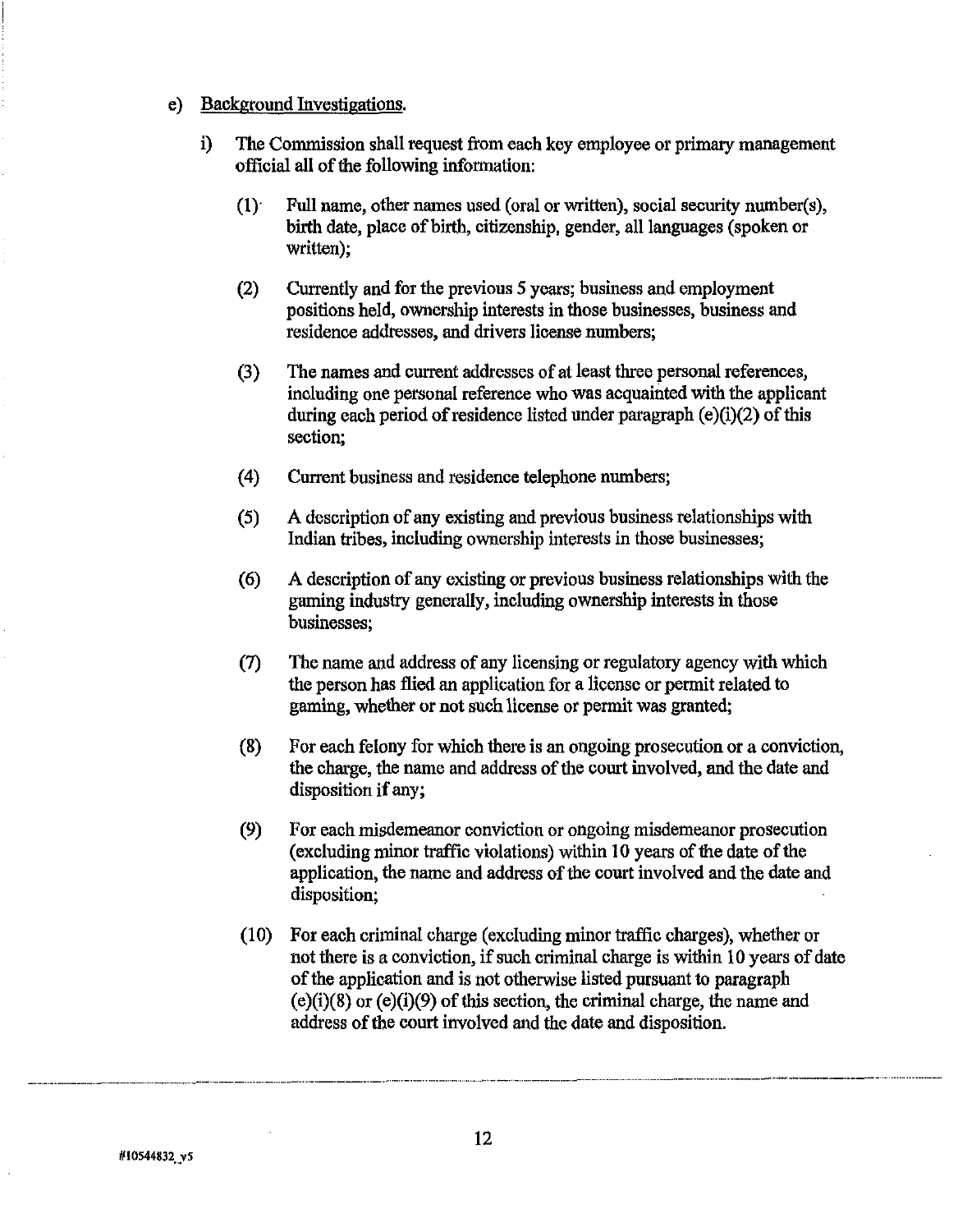- (1 1) The name and address of any licensing or regulatory agency with which the person has filed an application for an occupational license or permit, whether or not such license or permit was granted;
- (12) A current photograph;
- (1 3) Any other information the Tribe deems relevant; and
- (14) Fingerprints consistent with procedures adopted by the Tribe according to 25 C.F.R. Section 522.2(h), will be taken by the Louisiana State Police Department.
- ii) The Coushatta Tribe of Louisiana through the Commission as set forth herein shall be solely responsible for conducting background investigations and determining the suitability of applicants as determined herein. The Commission shall conduct a sufficient investigation to make a determination under subsection f below. In conducting a background investigation, the Commission shall promise to keep confidential the identity of each person interviewed in the course of the investigation.
- **f)** Eligibility Determination. The Commission shall review a person's prior activities, criminal record, if any, and reputation, habits and associations to make a finding concerning the kligibility of akey employee or primary management official for granting of a gaming license. If the Commission determines that licensing of the person poses a threat to the public interest or to the effective regulation of gaming, or creates or enhances dangers of unsuitable, unfair, or illegal practices and methods and activities in the conduct of gaming, the Commission shall not license that person in a key employee or primary management ofticial position, and a tribal gaming operation shall not employ that person in a key employee or primary management official position.
- g) Forwarding Applications of Key Employees and Primary Management Officials to National Indian Gaming Commission:

When a key employee or primary management official begins work at a gaming operation authorized by this Ordinance, the Commission shall forward to the National Indian Gaming Commission a completed application for employment containing all required statements and the information listed in Section 19(e)(i), conduct a background investigation, and determine the eligibility of the key employee or primary management official for continued employment in a gaming operation.

- h) Report to the National Indian **Gamiig** Commission:
	- i) Before issuing a license to a primary management official or to a key employee, the Commission shall forward to the National Indian Gaming Commission an investigative report on each background investigation. An investigative-report~ shall include all of the following: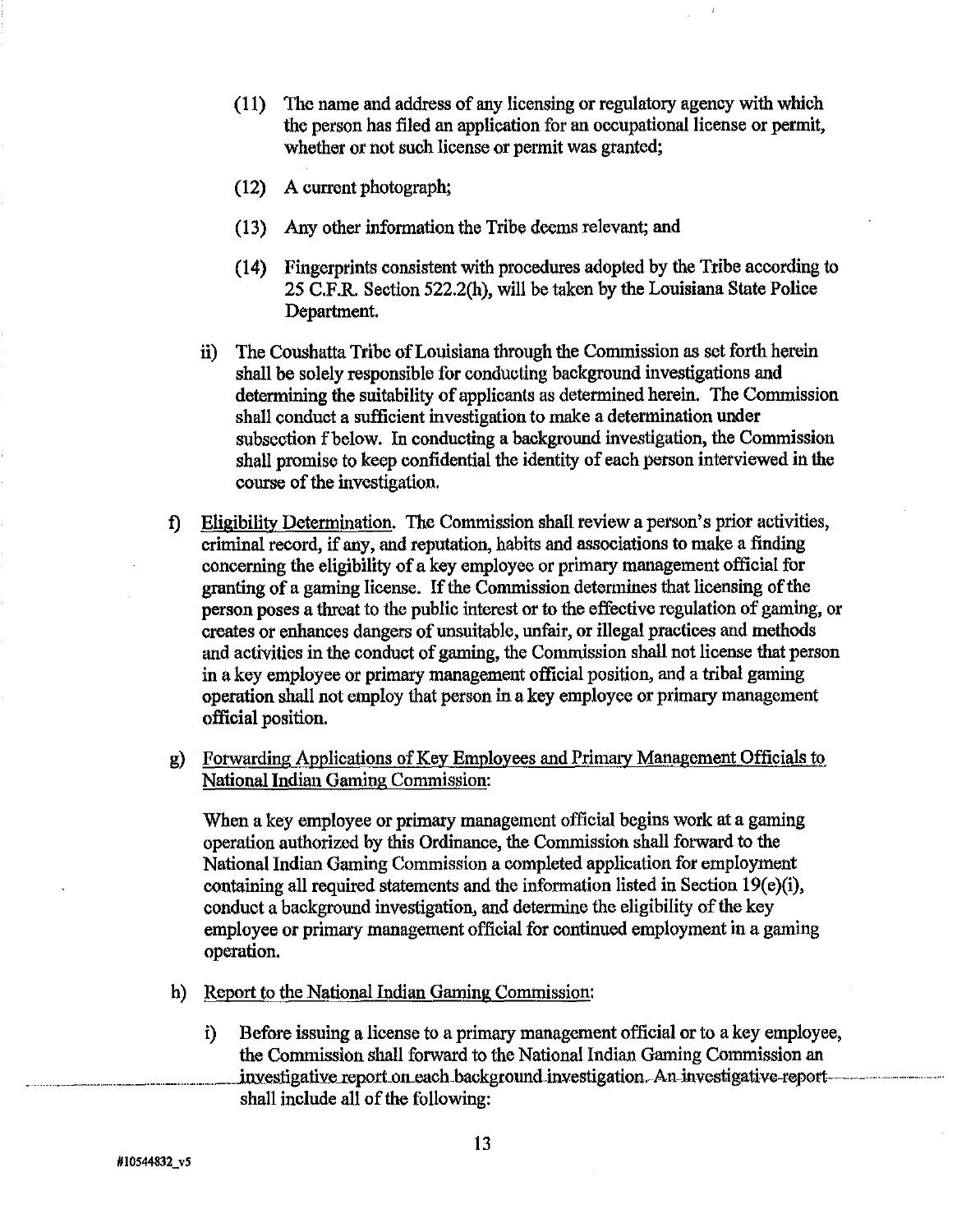- **(1)** Steps taken in conducting a background investigation;
- (2) Results obtained;
- (3) Conclusions reached; and
- (4) The bases for those conclusions.

When the Commission forwards its report to the NIGC it shall include a copy of the eligibility determination made under subsection f of this section.

- ii) The Commission shall forward the completed investigative report to the National Indian Gaming Commission within 60 days after a key employee or primarily management oficial begins work or within 60 days of the approval of this Ordinance by the Chairman of the NIGC.
- iii) The gaming operation shall not employ as a key employee or primary management official a person who does not have a license after 90 days.
- iv) If a license is not issued to an applicant, the Commission:
	- **(1)** Shall notify the NIGC; and
	- **(2)** May fonvard copies of its eligibility determination and investigative report (if any) to the National Indian Gaming Commission for inclusion in the Indian Gaming Individuals Records System.
- v) With respect to key employees and primary management officials, the Commission shall retain applications for employment and reports (if any) of background investigations for inspection by the Chairman of the National Indian Gaming Commission or his or her designation for no less than three (3) years from the date of termination of employment.
- i) Granting a Gaming License
	- i) **If,** within a thirty (30) day period after the National Indian Gaming Commission receives a report, the National Indian Gaming Commission notifies the Commission that it has no obiection to the issuance of a license pursuant to a license application filed by akey employee or a primary management official for whom the Commission has provided an application and investigative report to the National Indian Gaming commission, the Commission may issue a license to such applicant.
- ii) The Commission shall respond to a request for additional information from the Chairman of the National Indian Gaming Commission concerning a key Chairman of the National Indian Gaming Commission concerning a key<br>
employee or a primary management official who is the subject of a report. Such<br>
a request shall suspend the 30-day period under paragraph (i)(i) of this s a request shall suspend the 30-day period under paragraph  $(i)(i)$  of this section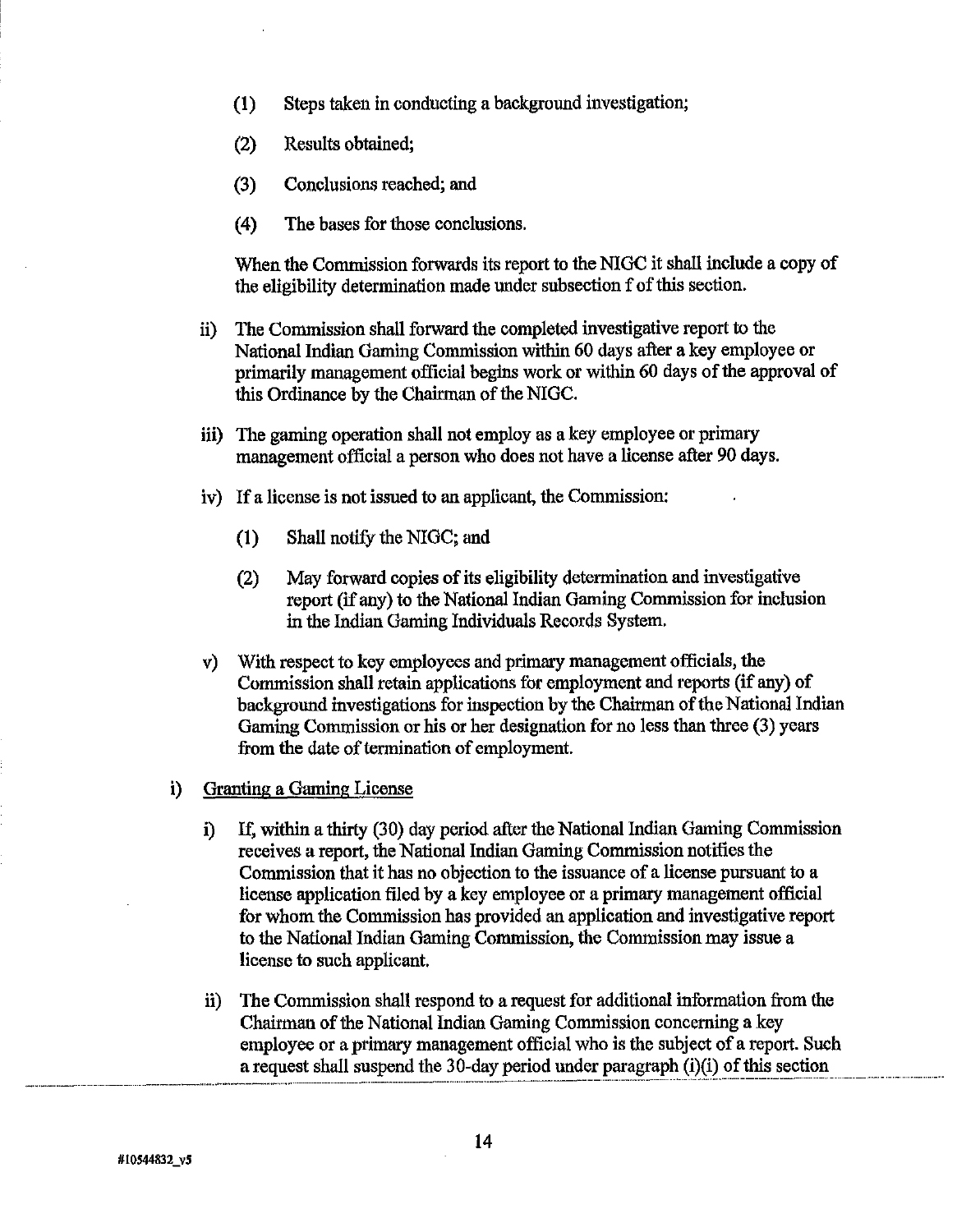until the Chairman of the National Indian Gaming Commission receives the additional information.

iii) If, within the thirty (30) day period described above, the National Indian Gaming Commission provides the Commission with a statement itemizing objections to the issuance of a license to a key employee or to a primary management official for whom the Commission has provided an application and investigative report to the National Indian Gaming Commission, the Commission shall reconsider the application, taking into account the objections itemized by the National Indian Gaming Commission. The Commission shall make the final decision whether **to** issue a license to such applicant.

# j) License Suspension

- i) If, after the issuance of a gaming license, the Commission receives from the National Indian Gaming Commission reliable information indicating that a key employee or a primary management official is not eligible for employment, or if the Commission deems such suspension to be in the public interest as defined under Section 7 of the Tribal-State Compact, the Commission shall suspend such license and shall notify in writing the licensee of the suspension and the proposed revocation.
- ii) The Commission shall notify the licensee of a time and a place for a hearing on the proposed revocation of a license.
- **iii)** After a revocation hearing, the Commission shall decide to revoke or to reinstate a gaming license. The Commission shall notify the National Indian Gaming Commission of its decision.
- 20) Licenses for Persons and Entities Other than Kev Employees and Primary Management Officials. Any person or entity other than a Primary Management Official or Key Employee that is required to be licensed under the Tribal-State Compact shall apply for a Tribal license as follows.
	- a) The applicant shall submit to the Commission an application for a Tribal Gaming License on forms prepared by the Commission and approved by the Tribal Council.
	- b) The applicant shall attach a copy of all gaming license application forms submitted to the State of Louisiana, including all supporting documents and fingerprint cards.
	- c) The Commission may require additional documentation and information, and may conduct background investigations, as it deems necessary, in regulations approved by'the Tribal Council.
	- d) The Commission shall consider the suitability of each applicant and shall make a final determination on the application.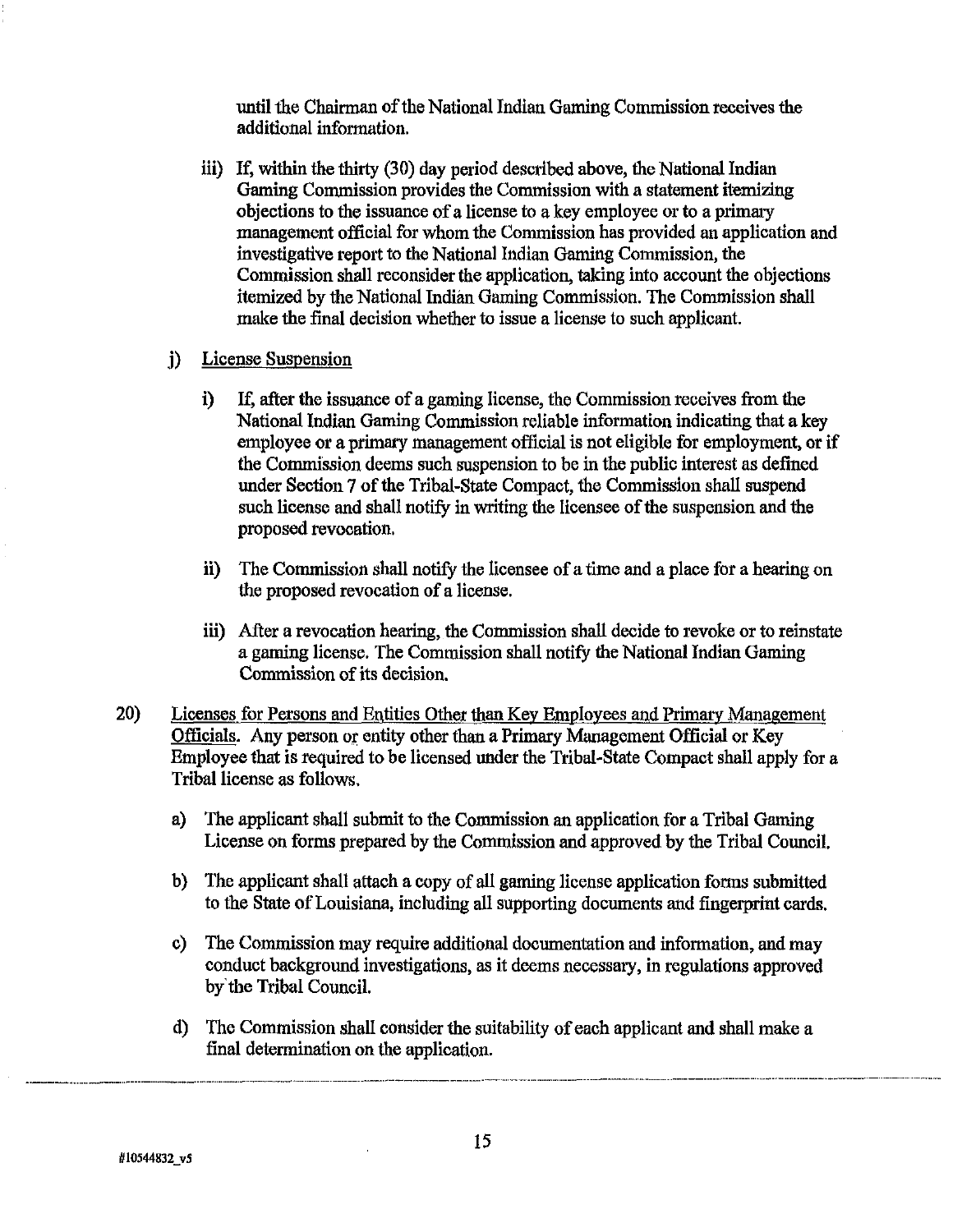- e) License Suspension and Revocation
	- i) The Commission may suspend, revoke or deny a license under this section for any reason it deems to be in the public interest ad defined in Section 7(C) of the Compact.
	- **ii)** The Commission shall notify the licensee of a time and place for a hearing on the proposed revocation of a license.
	- iii) After a revocation hearing, the Commission shall decide to revoke or reinstate a gaming license.
- 21) License Locations. The Commission shall issue a separate license to each place, facility, or location on Indim lands where Class I1 or Class **III** gaming is conducted under this ordinance.
- 22) Age Limit for Play. Any participant in any Class I1 or in any Class III authorized games of chance shall be twenty-one (21) or older at the time of his or her participation.
- 23) Exemption from 15 U.S.C. Section 1171. Pursuant to Section 2 of an Act of Congress of the United States entitled "An Act to prohibit transportation of gambling devices in interstate and foreign commerce", approved January 2, 1951, designated 15 U.S.C. Sections 1171 to 1177, inclusive, and in effect January 1, 1989, the Tribe, acting by and through its elected members, does hereby, and in accordance with and in compliance with the provisions of Section 2 of the Act of Congress, declare and proclaim that it is exempt from the provisions of Section 2 of that Act of Congress of the United States as above mentioned, as regards gaming devices operated and used within the Reservation. This exemption shall be effective upon the execution of a Tribal-State compact for gaming pursuant to the Indian Gaming Regulatory Act.
- 24) Exemption from 15 U.S.C. Section 1171 to 1177. All shipments of gaming devices, including video gaming devices, onto the Coushatta reservation, the registering, recording and labeling of which has been duly had by the manufacturer of dealer thereof in accordance with Sections 3 and 4 of an Act of Congress of the United States entitled "An Act to prohibit transportation of gambling devices in interstate and foreign commerce," approved January 2,1951, designated as 15 U.S.C. Sections 1171 to 1177, inclusive, and in effect on January 1,1989, shall be deemed legal shipments thereof, for use only within the Reservation. This exemption shall be effective upon the execution of a Tribal-State compact for gaming pursuant to the Indian Gaming Regulatory Act.
- 25) Illegal Games and Activities. It is unlawful for any person playing or conducting any authorized game of chance, conducted by a licensee to:
	- a) Use bogus or counterfeit chips, tokens, devices or coins;
	- b) Employ or have on one's person any cheating device to facilitate cheating in any **ame. of chance;** .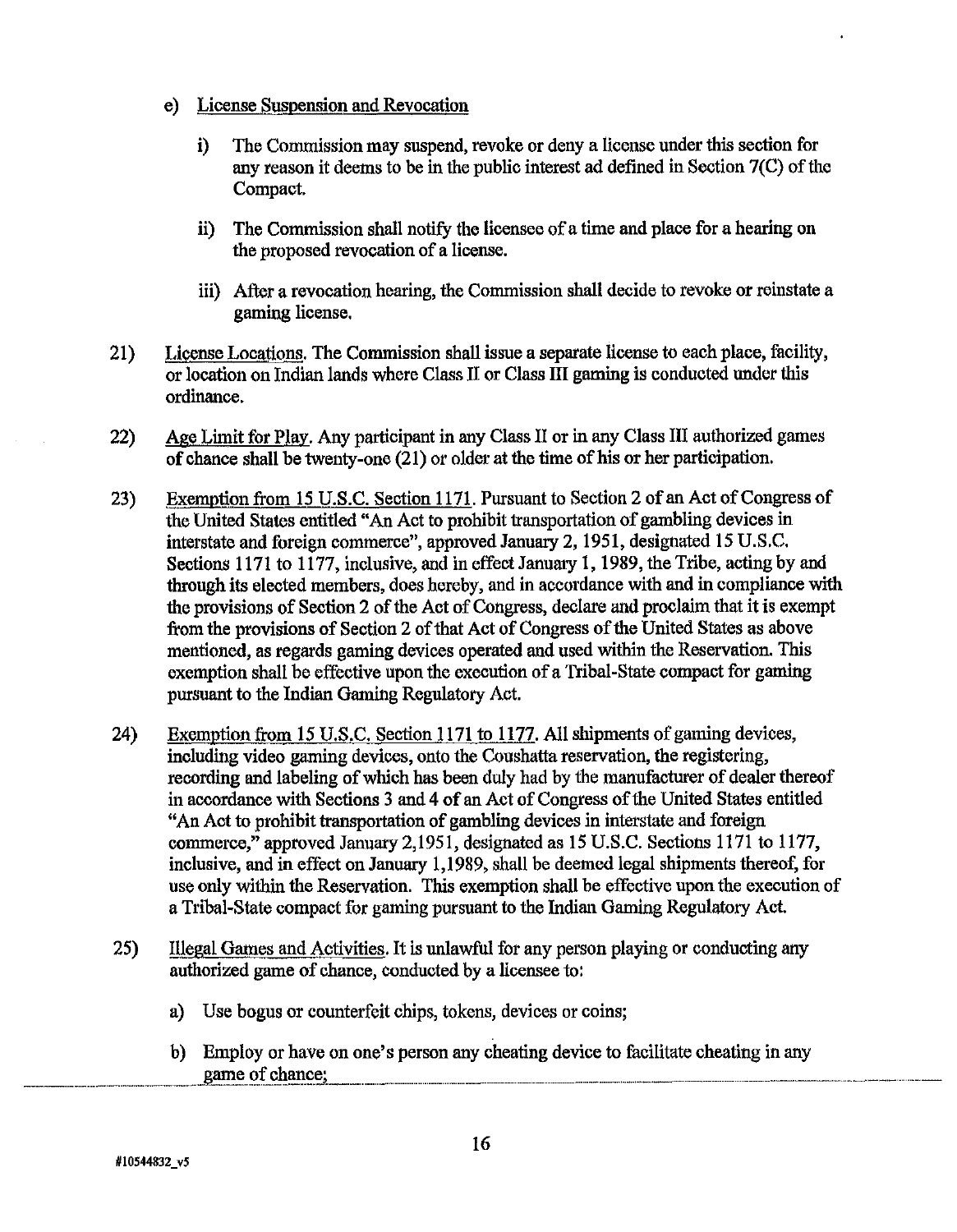- c) Use any ftaudulent scheme or technique; or
- d) Have located on the premises, equipment for gaming that is not licensed by the Commission under this Ordinance except equipment exempted by the Commission, this Ordinance or other statutes.
- 26) Records of Commission. The Commission shall ensure that all records and information obtained as a result of an employee background investigation shall remain confidential and shall not be disclosed to persons who are not directly involved in the licensing and employment processes. Information obtained during the course of an employee background investigation shall be disclosed to members of management, human resource personnel or others employed by the tribal gaming operation on a need-to-know basis for actions taken in their official capacities. This section does not apply to requests for such information or records from any Tribal, Federal or State law enforcement or regulatory agency, or for the use of such information or records by the Commission and staff in the performance of their official duties.
- 27) Communications between Commission and Council. Communications between the Commission and the Council relating to licensing, disciplining of licensees, or violations by licensees **are** privileged and confidential if made lawfully and in the course of and in furtherance of the business of the Commission, except pursuant to court order after an incamera review. The Council, the Commission or any member of the Commission may claim this privilege.
- 28) Inspectors. The Commission shall employ qualified inspectors under the authority of the Commission, in accordance with the Tribal-State Compact. These inspectors shall be independent of the Tribal gaming operation, and shall be supervised by and accountable only to the Commission and Tribal Council. Their purpose is to observe and report theft of Tribal assets relating to the gaming operation and facility, and to report violations of the Tribal-State Compact or applicable laws and regulations. Inspectors shall also receive gaming-related patron complaints and assist in seeking the voluntary resolution of such complaints.

A Commission inspector shall be present in the gaming facility during all hours of gaming operation, and shall have immediate access to any and all areas of the gaming facility for the purpose of ensuring compliance with the provisions of the Tribal-State Compact and Coushatta Gaming Ordinance. Any violation(s) of the provisions of the Tribal-State Compact or this Ordinance by a management contractor, casino management, a gaming employee, or any person in the gaming facility, whether or not associated with the Tribal gaming operation, shall be reported immediately to the Commission, which shall further report them to the manager of gaming operations within a reasonable time and to the State of Louisiana within twenty-four hours. Violations of a serious nature shall be reported immediately to the manager of gaming operations and the State of Louisiana.

29) Exclusion or Ejection of Certain Persons from Gaming Establishment. The Tribe hereby<br>declares-that-the-exclusion-or-ejection-of-certain-persons-from-licensed-gaming-facilities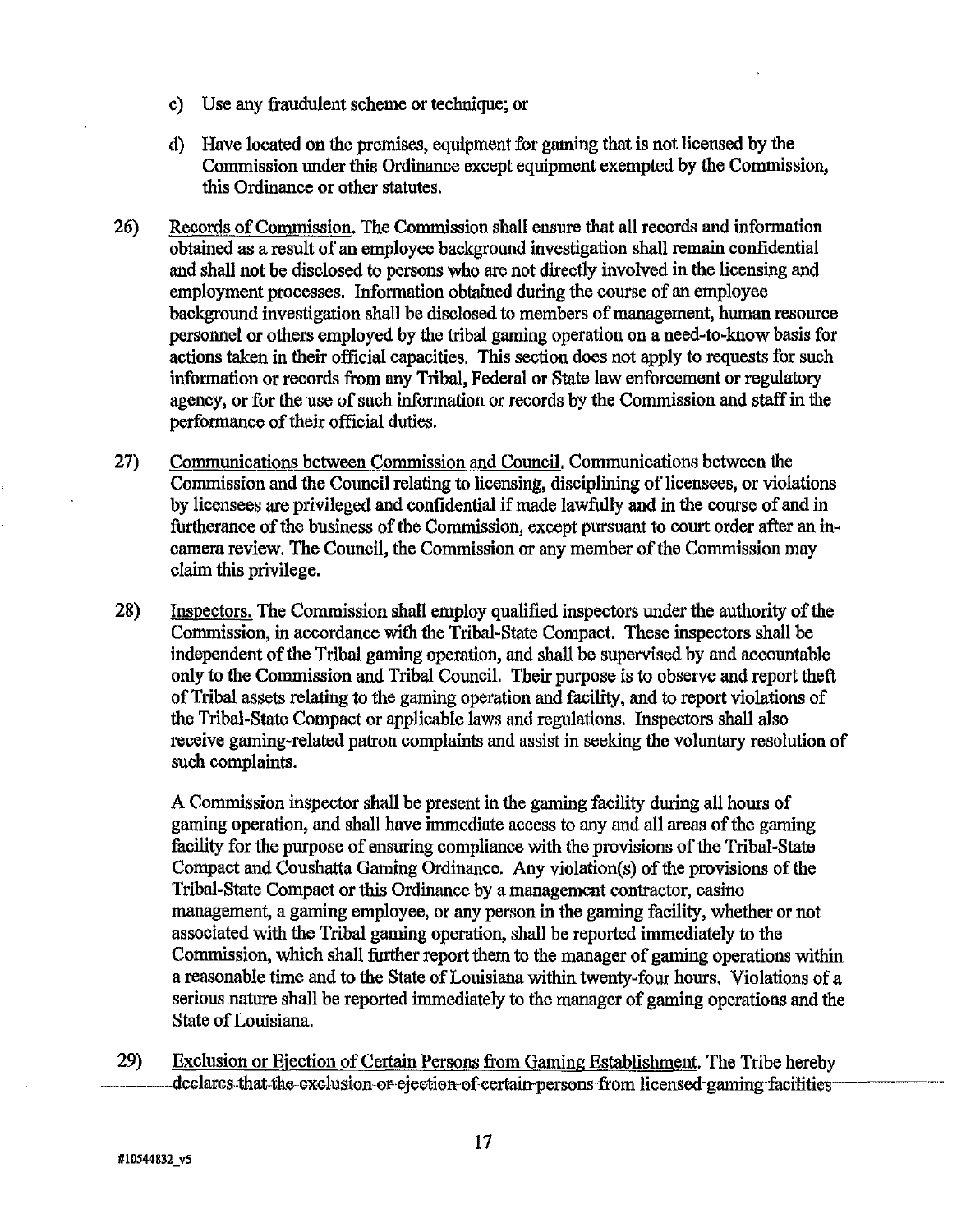is necessary to carry out the policies of this Ordinance and to maintain effectively the **strict** regulation of licensed gaming.

The Commission may provide for the establishment of a list of persons who are to be excluded or ejected from any licensed gaming facility, including any person whose presence in the facility is determined to pose a threat to the interest of the Tribe, the State or to licensed gaming, and the General Manager of the Casino may have persons added to the list at his or her request for the same reason(\$. In making the determination for exclusion, the Commission may consider any of the following:

- a) Prior conviction of a felony, a misdemeanor involving moral turpitude or a violation of the gaming laws of any state, the United States, any of its possessions or territories including Indian Tribes;
- b) A vioIation, attempt to violate or conspiracy to violate the provisions of this Ordinance relating to the failure to disclose an interest in a gaming establishment for which the person must obtain a license or make disclosures to the Commission; or intentional evasion of fees or taxes; and
- c) Notorious or unsavory reputation that would adversely affect public confidence and trust that the gaming industry is free from criminal or corruptive influences.

The Commission may establish procedures for such excluded persons to have their names removed from the list of excIuded persons.

- 30) Revisions. This ordinance may be revised by the Tribal Council. Any such revision will become effective upon approval by the National Indian Gaming Commission.
- 3 1) Conflicts with Tribal-State Compact. The Tribe shall adopt regulations and take all actions necessary to ensure that the Class III gaming conducted on Indian lands complies in all respects with the Tribal-State Compact for the Conduct of Class **I11** gaming between the Coushatta Tribe of Louisiana and the State of Louisiana.
- 32) Patron Disputes. The Commission shall maintain reasonable procedures for the disposition of patron disputes arising **from** the refusal to award an alleged prize or pay an alleged win to a patron.
- 33) Gaming Equipment Deliveries. The Commission shall maintain reasonable procedures for the notification of shipment or receipt of gaming equipment.
- 34) No State Authoritv over Class **I1** Gaming. The Tribe shall have the sole and exclusive authority to regulate class 11 gaming facilities **and** operations.
- 35) Gaming Emplovee Identification Cards. All gaming employees shall wear in plain view an identification card displaying the employee's name, photograph, unique identification number, a Tribal seal or signature, and an expiration date.